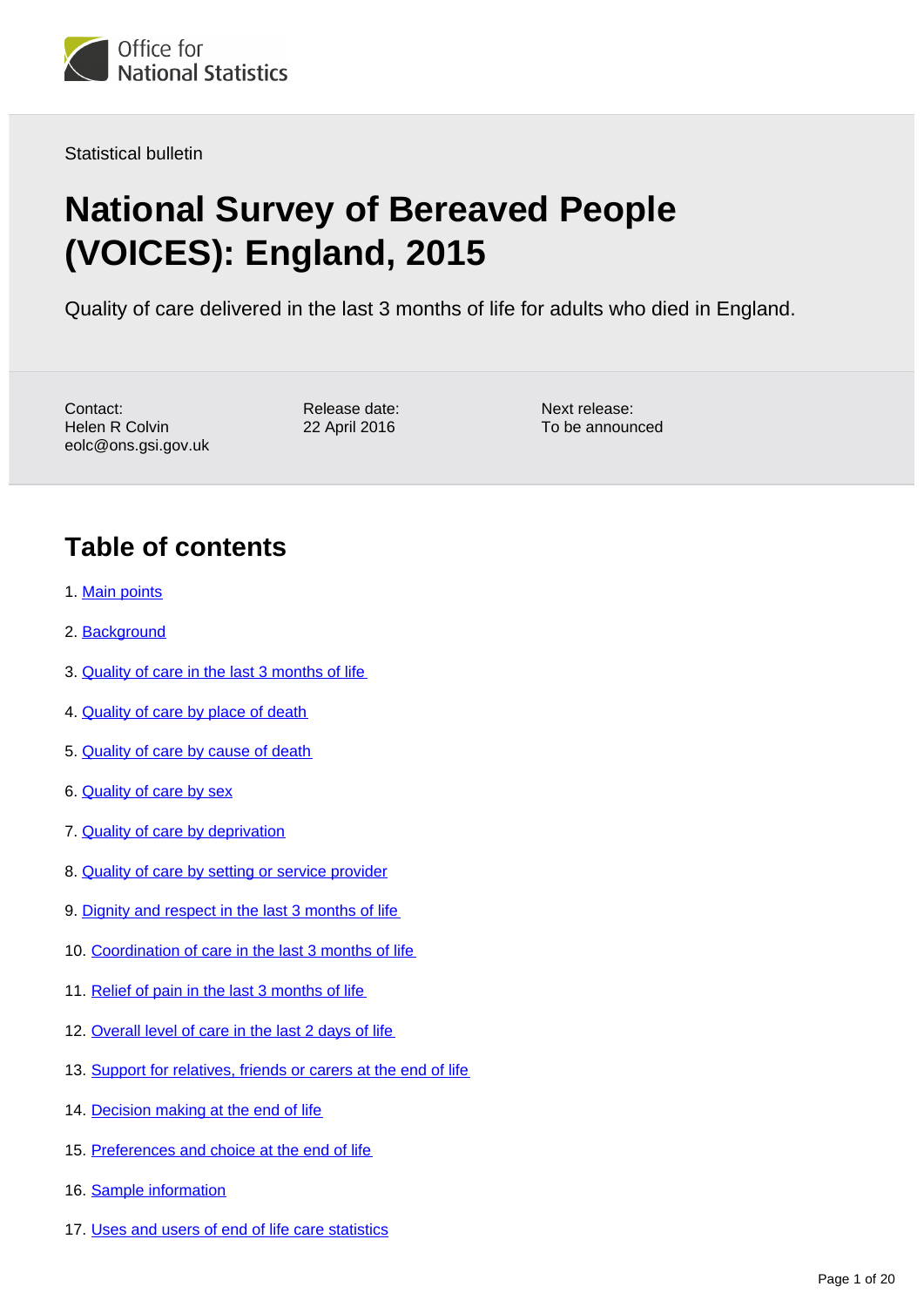- 18. [Consultation & future publications](#page-16-0)
- 19. **[Further information](#page-16-1)**
- 20. [Acknowledgements](#page-17-0)
- 21. [References](#page-17-1)
- 22. [Background notes](#page-17-2)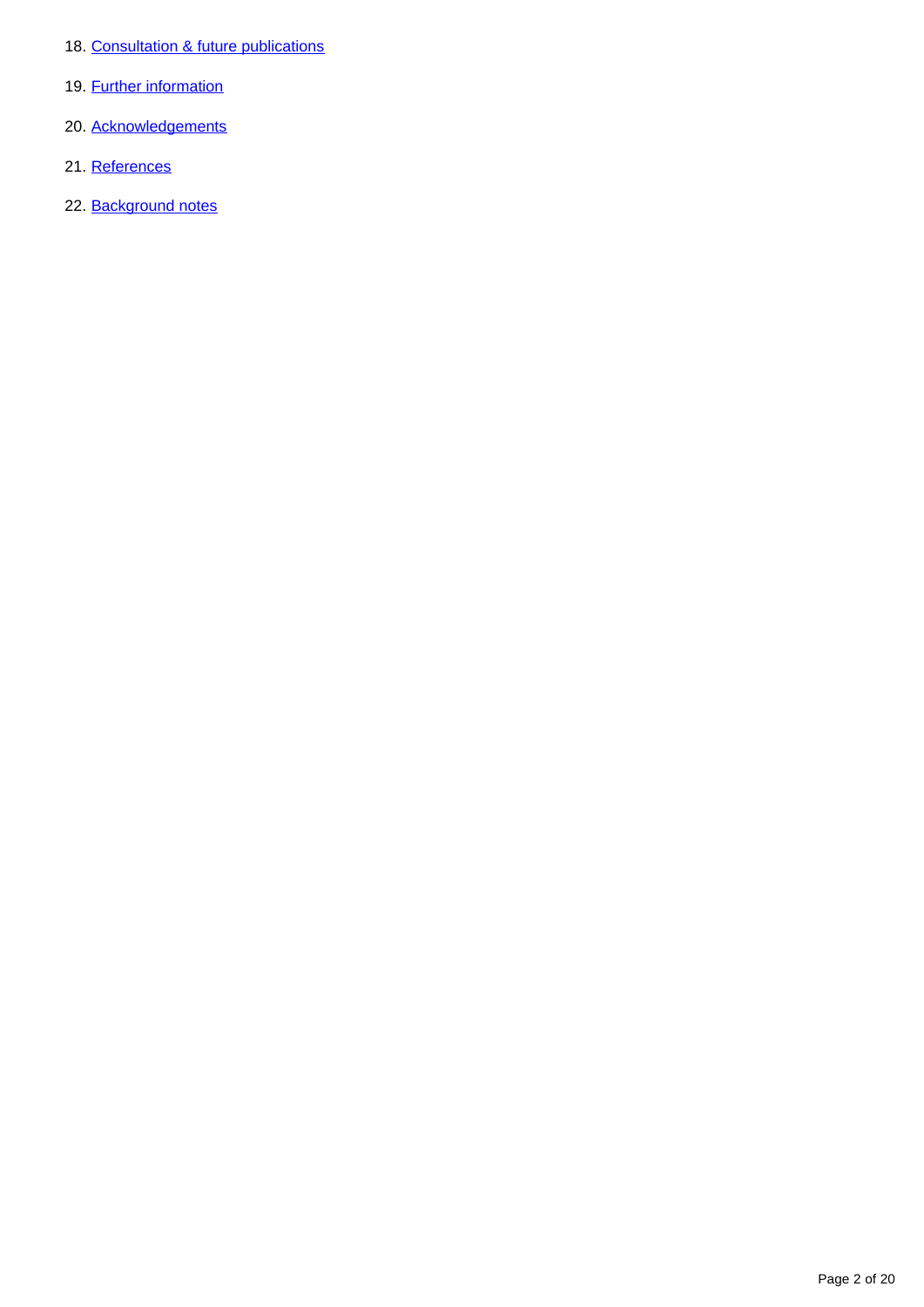### <span id="page-2-0"></span>**1. Main points**

3 out of 4 bereaved people (75%) rate the overall quality of end of life care for their relative as outstanding, excellent or good; 1 out of 10 (10%) rated care as poor.

Overall quality of care for females was rated significantly higher than males with 44% of respondents rating the care as outstanding or excellent compared with 39% for males.

7 out of 10 people (69%) rated hospital care as outstanding, excellent or good which is significantly lower compared with care homes (82%), hospice care (79%) or care at home (79%).

Ratings of fair or poor quality of care are significantly higher for those living in the most deprived areas (29%) compared with the least deprived areas (22%).

1 out of 3 (33%) reported that the hospital services did not work well together with GP and other services outside the hospital.

3 out of 4 bereaved people (75%) agreed that the patient's nutritional needs were met in the last 2 days of life, 1 out of 8 (13%) disagreed that the patient had support to eat or receive nutrition.

More than 3 out of 4 bereaved people (78%) agreed that the patient had support to drink or receive fluid in the last 2 days of life, almost 1 out of 8 (12%) disagreed that the patient had support to drink or receive fluid.

More than 5 out of 6 bereaved people (86%) understood the information provided by health care professionals, but 1 out of 6 (16%) said they did not have time to ask questions to health care professionals.

Almost 3 out of 4 (74%) respondents felt hospital was the right place for the patient to die, despite only 3% of all respondents stating patients wanted to die in hospital.

#### <span id="page-2-1"></span>**2. Background**

The National Survey of Bereaved People (VOICES, Views of Informal Carers – Evaluation of Services) collects information on bereaved people's views on the quality of care provided to a friend or relative in the last 3 months of life, for England. The survey has now been run for 5 years and was commissioned by the Department of Health in 2011 and 2012, and NHS England from 2013. It is administered by the Office for National Statistics (ONS).

VOICES data provides information to inform policy requirements, including the End of Life Care Strategy, published by the Department of Health in July 2008. This set out a commitment to promote high quality care for all adults at the end of life and stated that outcomes of end of life care would be monitored through surveys of bereaved relatives ([End of Life Care Strategy, Department of Health, 2008](https://www.gov.uk/government/publications/end-of-life-care-strategy-promoting-high-quality-care-for-adults-at-the-end-of-their-life)). Recently, the Liverpool Care Pathway, which provided a protocol for end of life care, has received criticism (Review of the Liverpool Care [Pathway, Department of Health, 2013](https://www.gov.uk/government/uploads/system/uploads/attachment_data/file/212450/Liverpool_Care_Pathway.pdf)) and resulted in questions being added to the VOICES survey from 2014. These measure new areas of interest such as provision of food and fluid at the end of life and communication with next of kin (see the Further information section for full details of these changes). Policy changes have also led to a new national framework for local action on end of life care ( [National Palliative and End of Life Care](http://endoflifecareambitions.org.uk/)  [Partnership, 2015\)](http://endoflifecareambitions.org.uk/).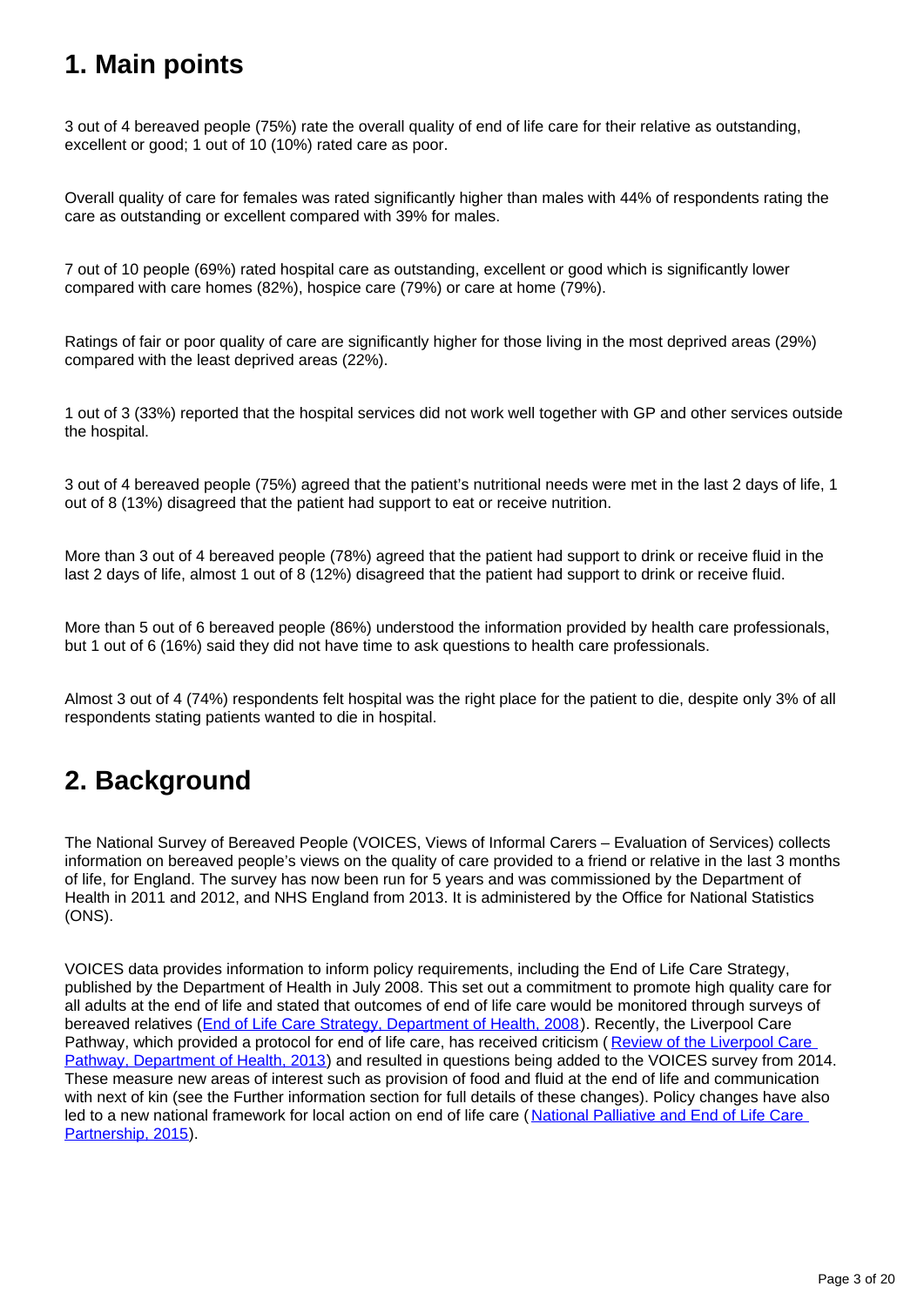This statistical bulletin reports on the national results from the 2015 VOICES survey. Data was collected over a 4 month field period from September to December 2015 from a sample of deaths registered between 1 January and 30 April 2015 (see the Sample information section). Very few significant changes between the 2014 and 2015 results were found and comparisons with the previous year are only made where differences are significant. Comparisons have generally not been made with earlier years due to the discontinuity in survey questions. Full 2015 results can be seen in the downloadable [VOICES dataset](https://www.ons.gov.uk/peoplepopulationandcommunity/healthandsocialcare/healthcaresystem/datasets/nationalsurveyofbereavedpeoplevoices) linked from this bulletin.

VOICES results are based on the opinions of relatives who rate the quality of care provided to their friend or relative. While 21,320 people responded to the survey, not all of the survey questions are relevant to, or answered by all respondents, so some results are based on answers from fewer people than others. Where relevant the number of respondents for a question is provided to aid interpretation. Further guidance on interpreting the results in this bulletin is provided in Background notes 7 and 8.

#### <span id="page-3-0"></span>**3. Quality of care in the last 3 months of life**

Ratings of the overall quality of care across all services in the last 3 months of life were reported by most respondents (95%, 20,173 responses). Services included care provided by hospitals, care homes, hospices and care while at home from GPs and care services such as Macmillan. Of all responders, 3 out of 4 (75%) rated care as outstanding, excellent or good, while 1 in 10 (10%) rated care as poor (see Figure 1).



**Figure 1: Overall quality of care in the last 3 months of life, England, 2015**

## <span id="page-3-1"></span>**4. Quality of care by place of death**

The relatives of people who died in hospital rated overall quality of care significantly worse than any other place of death. Approximately 3 out of 10 (31%) respondents rated care in hospitals as fair or poor, compared with the lowest rate of 18% for care homes. Conversely, respondents of approximately 8 out of 10 people who died in care homes (82%), hospices (79%) or their own home (79%) rated care as outstanding, excellent or good. Again, hospitals are significantly below this, with 7 out of 10 (69%) respondents rating care as outstanding, excellent or good (Figure 2).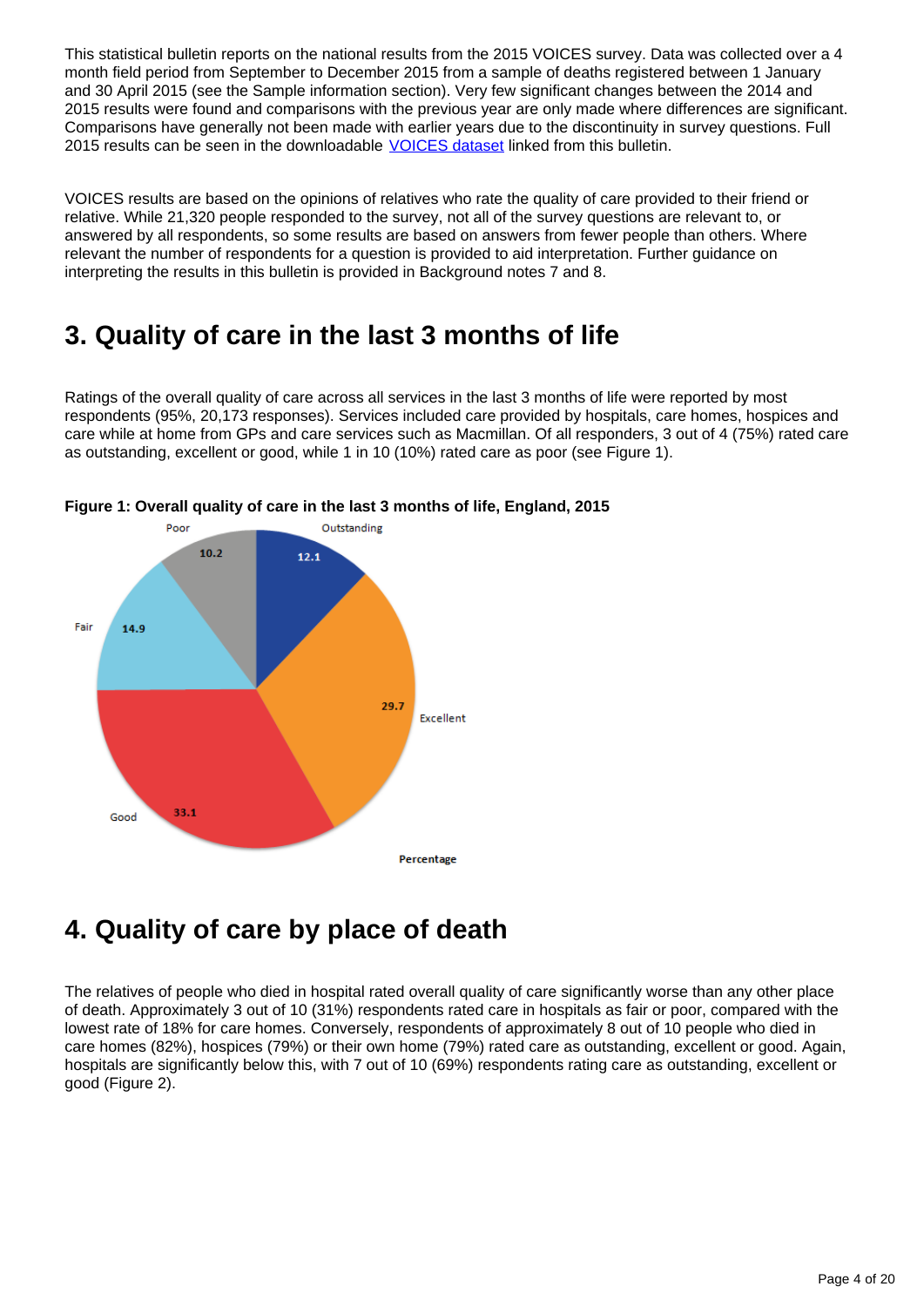#### **Figure 2: Overall quality of care by place of death in the last 3 months of life, England, 2015**



#### <span id="page-4-0"></span>**5. Quality of care by cause of death**

When looking at overall quality of care for different causes of death, outstanding, excellent and good ratings combined do not differ significantly for people rating the care of cancer patients (76%), cardiovascular patients (74%) or patients dying from other causes (75%). However, when examining the ratings for outstanding and excellent only, overall quality of care for cancer patients in the last 3 months of life is rated significantly higher than care for people dying from cardiovascular disease or other causes. Just under half (47%) of cancer patients had care rated as outstanding or excellent, compared with 38% of cardiovascular patients and 41% of people dying from other causes (see Figure 3).



**Figure 3: Overall quality of care by cause of death in the last 3 months of life, England, 2015**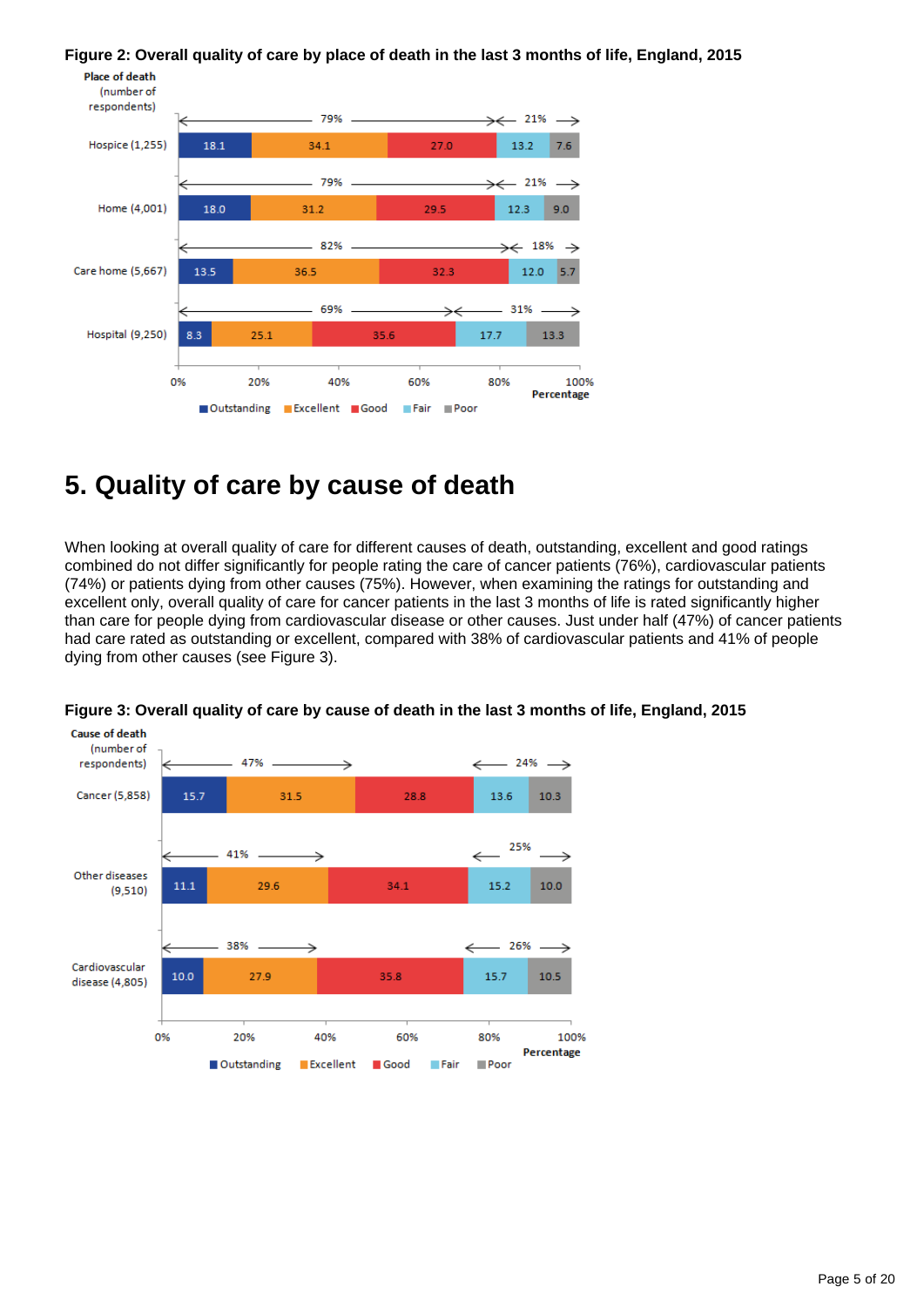### <span id="page-5-0"></span>**6. Quality of care by sex**

In 2015, respondents rated females as receiving significantly higher overall quality of care than their male counterparts, a difference that was not apparent in 2014. Significantly more respondents rated the quality of care for females as outstanding or excellent (44%), compared with outstanding or excellent ratings for males in 2015 (39%, see Figure 4). This compares with 42% and 43% for males and females respectively in 2014.

Care for male patients rated as fair or poor (27%), was also significantly worse than for females (24%). This difference of fair or poor quality of care between the 2 sexes was not seen in 2014.





### <span id="page-5-1"></span>**7. Quality of care by deprivation**

A notable pattern of overall quality of care exists when considering the level of deprivation of the deceased's area of usual residence. While there is no difference in the proportion of people rated as receiving outstanding care by deprivation level, there is an association between greater deprivation and ratings of poor care (see Figure 5). Significantly more people with the most deprived status have care rated as fair or poor (29%) compared with the least deprived group (22%). This echoes the findings from the VOICES by area deprivation bulletin ([ONS, 2013\)](http://www.ons.gov.uk/ons/rel/subnational-health1/national-bereavement-survey--voices--by-area-deprivation/2011/index.html). Further details are available in the downloadable [VOICES dataset](https://www.ons.gov.uk/peoplepopulationandcommunity/healthandsocialcare/healthcaresystem/datasets/nationalsurveyofbereavedpeoplevoices) "Overall quality" tab. Background note 6 provides details on the measure of deprivation.



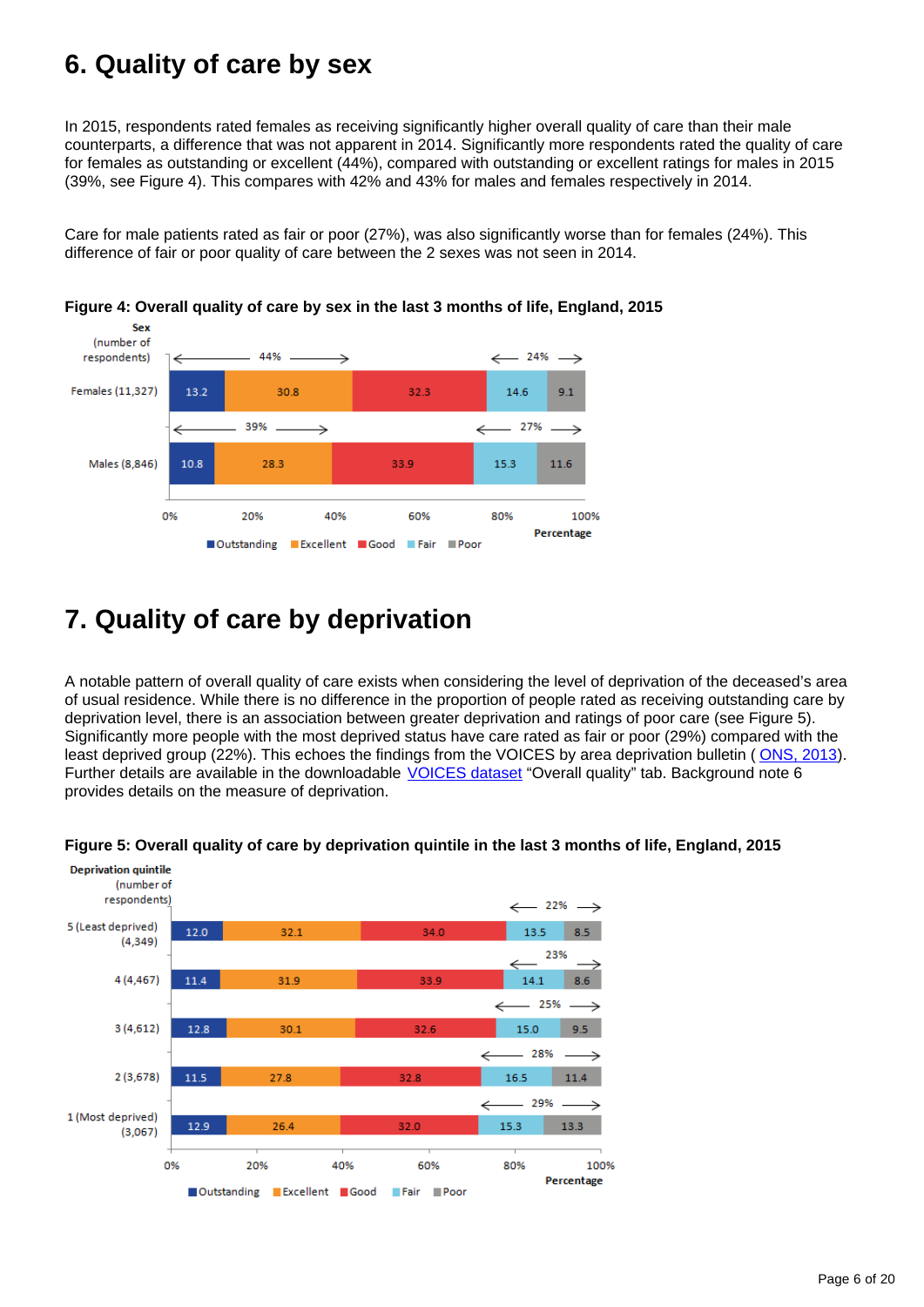### <span id="page-6-0"></span>**8. Quality of care by setting or service provider**

Respondents are asked to rate the quality of care within each setting that the patient was cared for in the last 3 months of life. Overall quality of care questions asked respondents to consider all aspects of care provided and rate them together, while in contrast, quality of care by setting or provider questions enabled respondents to rate specific care settings that the patient had experienced. These included rating care at home, in a hospital, in a care home or in a hospice and from specific care providers such as district nurses and health professionals who can respond to needs outside normal working hours (urgent care providers). Quality of care by setting is measured on a 4 point scale from excellent to poor.

Quality of care rated as excellent was highest where care was provided by hospices (76%) and lowest where care was provided by urgent care services (26%). The low ratings for urgent care services (which include out of hours services) draws parallels with findings from a recent [end of life care audit](https://www.rcplondon.ac.uk/projects/outputs/end-life-care-audit-dying-hospital-national-report-england-2016) which showed that only 11% of NHS trusts offered out of hours face to face access to palliative care services (End of Life Care Audit, Royal [College of Physicians, 2016\)](https://www.rcplondon.ac.uk/projects/outputs/end-life-care-audit-dying-hospital-national-report-england-2016).

As seen in overall quality of care, approximately 1 in 10 people rated care provided by hospital doctors (9%) and hospital nurses (10%) as poor (see Figure 6).



#### **Figure 6: Overall quality of care by setting or service provider, England, 2015**

The VOICES dataset contains further data on quality of care ratings within each health care setting. For many settings, quality of care is significantly higher for people who died of cancer compared with cardiovascular disease or other causes. For cancer patients, hospice care was rated 84% excellent, district and community nurses 49% excellent and GPs 40% excellent. An exception to cancer patients receiving the highest rated care by setting, was from hospital nurses, where quality of care was rated significantly higher for patients with cardiovascular disease (44%), than patients with cancer or other causes of death (both 40% rated excellent). See [VOICES dataset](https://www.ons.gov.uk/peoplepopulationandcommunity/healthandsocialcare/healthcaresystem/datasets/nationalsurveyofbereavedpeoplevoices) "Quality of care (3mnth)" tab.

#### <span id="page-6-1"></span>**9. Dignity and respect in the last 3 months of life**

One aspect of care measured was how often staff in different settings treated the patient with dignity and respect. Staff in hospices were most likely to be rated as always showing dignity and respect to the patient in the last 3 months of life (87% for hospice doctors and 86% for hospice nurses) which was significantly higher than any other setting (see Figure 7).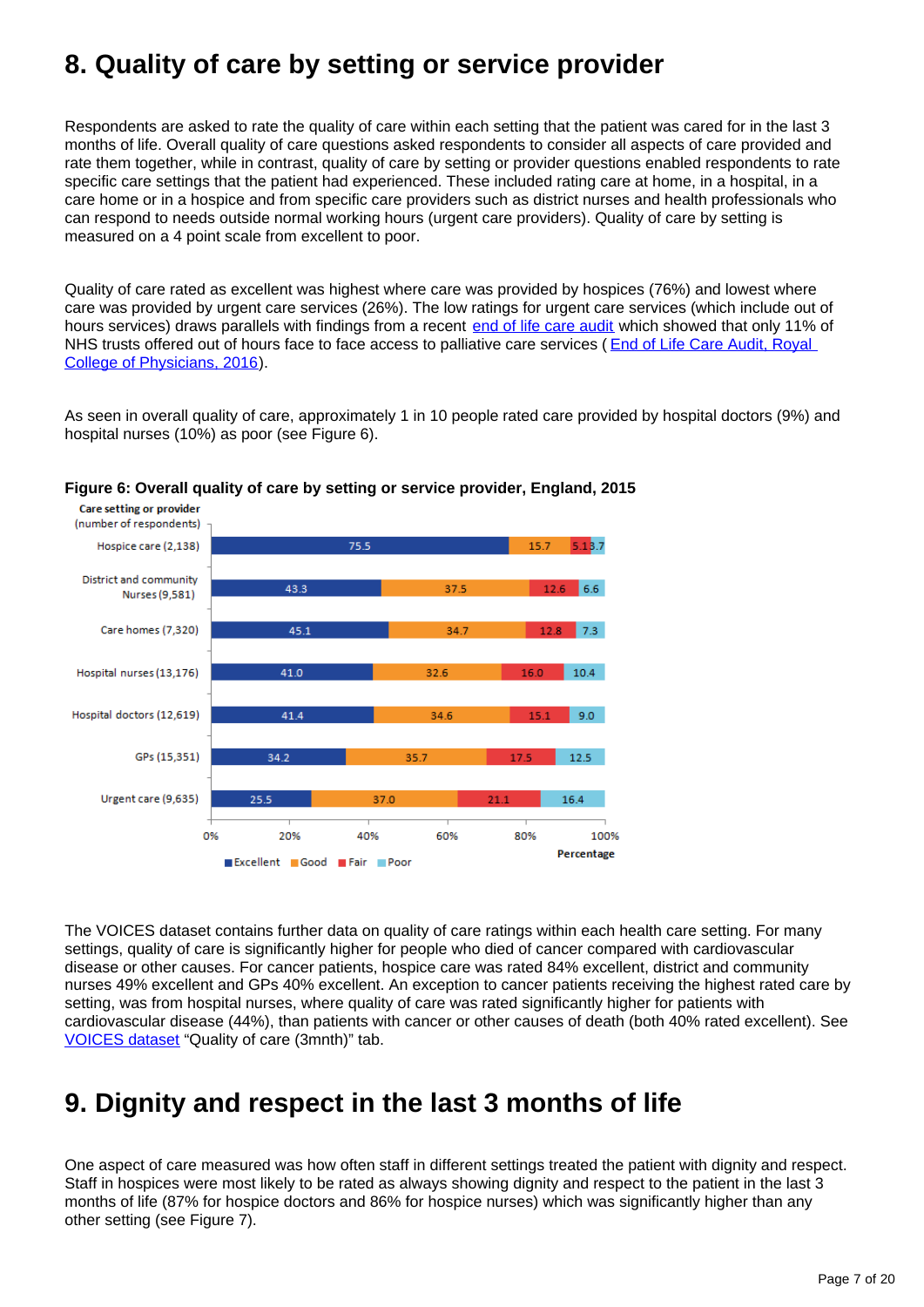Figure 7 presents information on how often the patient was treated with dignity and respect in the last 3 months by setting or service provider. Where settings are less likely to be rated as always treating patients with dignity and respect, such as care homes and hospitals, more people (approximately 1 in 4) rate that dignity and respect was given most of the time (care homes 26%, hospital doctors 25%, and hospital nurses 27%). GPs are significantly more likely to be rated as never treating patients with dignity and respect in comparison with all other settings (4%).



**Figure 7: Dignity and respect by care setting or provider in the last 3 months of life, England, 2015 Care setting or provider** 

Hospital staff received the lowest ratings of always showing dignity and respect, this was 60% for hospital doctors and 54% for hospital nurses. Despite this, there has been a generally positive increase in the dignity and respect shown by hospital staff over the duration of the 5 annual VOICES surveys. Dignity and respect from hospital nurses has increased significantly from 48% in 2011 to 54% in 2015. Similarly, dignity and respect shown by hospital doctors has increased from 57% to 60% over the same period.

In the majority of care settings, cancer patients receive significantly higher ratings of always being treated with dignity and respect than patients dying from cardiovascular disease or other causes. This is true from district and community nurses (81% compared with the next highest of 75% for other causes of death), care homes (67% compared with the next highest of 63% for other causes of death), hospice doctors (92% compared with the next highest of 78% for cardiovascular patients) and hospice nurses (91% compared with the next highest of 77% for cardiovascular patients). A notable exception to cancer patients receiving greater dignity and respect is from hospital nurses, where 57% of cardiovascular disease patients were rated as always receiving dignity and respect in comparison with 53% for other causes of death and 52% for cancer patients.

Differences in dignity and respect shown to patients of different ages tend to be small and non- significant. Further details of responses related to dignity and respect reported by the different care settings and care providers in the last 3 months and the last 2 days of life are provided (see "Dignity and Respect (3 mnth)" and "Dignity and Respect (2day)" tab in the **[VOICES dataset](https://www.ons.gov.uk/peoplepopulationandcommunity/healthandsocialcare/healthcaresystem/datasets/nationalsurveyofbereavedpeoplevoices))**. Recommendations in a recent End of Life Care Audit report emphasise the importance of NHS trusts to provide protocols ensuring provision of patient comfort, dignity and privacy up to, including and after the death of the patient ([End of Life Care Audit, Royal College of](https://www.rcplondon.ac.uk/projects/outputs/end-life-care-audit-dying-hospital-national-report-england-2016)  [Physicians, 2016](https://www.rcplondon.ac.uk/projects/outputs/end-life-care-audit-dying-hospital-national-report-england-2016)).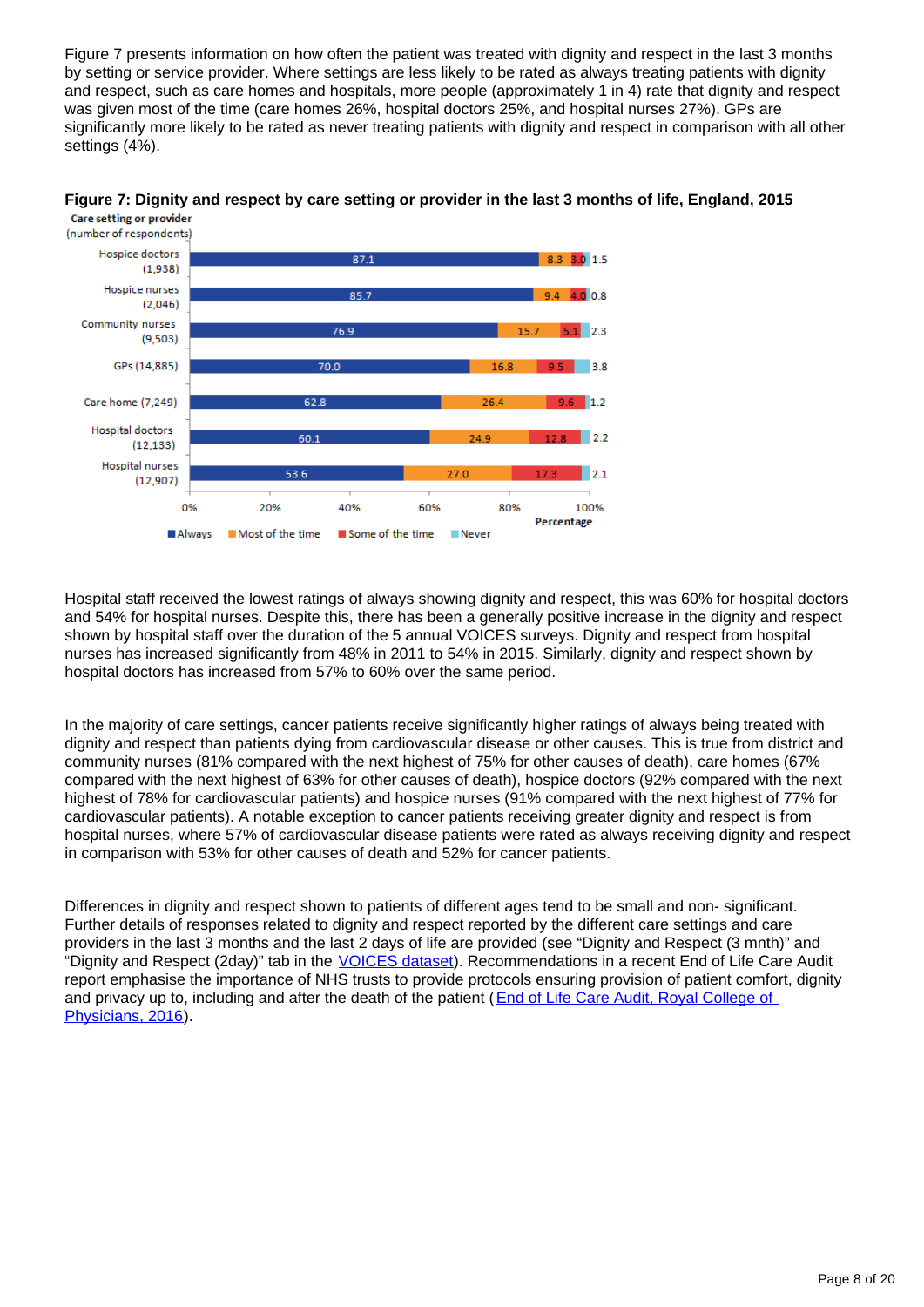## <span id="page-8-0"></span>**10. Coordination of care in the last 3 months of life**

Two questions were asked about coordination of care. One question was asked in relation to those patients who had spent some or all of the last 3 months at home, about whether community services worked well together. Of the 44% (9,287) of people who responded to this question, 41% said that the services definitely worked well together (see Figure 8). This was significantly higher for people who died at home (55%) compared with those who died in a hospice (37%), hospital (33%) or care home (31%, see [VOICES dataset](https://www.ons.gov.uk/peoplepopulationandcommunity/healthandsocialcare/healthcaresystem/datasets/nationalsurveyofbereavedpeoplevoices) 'Coordination of care (3mnth)' tab).



#### **Figure 8: Coordination of care between care services in the last 3 months, England, 2015**

Respondents were asked to answer the second coordination of care question if the patient had spent some time in hospital in the last 3 months of life. This asked if hospital services worked well with the GP and other community services outside the hospital. Here, 43% (9,141 people) responded to the question with 1 in 3 people (33%) reporting that services did not work well together. About 2 out of 3 (67%) said that the services definitely worked well together or worked well together to some extent. These questions align with Ambition 4 from Ambitions for Palliative and End of Life Care (2015). This highlights the importance of patients getting "the right help at the right time, from the right people" with the aim that more co-ordinated care can relieve distress at the end of life ([National Palliative and End of Life Care Partnership, 2015\)](http://endoflifecareambitions.org.uk/). See "Coordination of care" tab in the [VOICES dataset.](https://www.ons.gov.uk/peoplepopulationandcommunity/healthandsocialcare/healthcaresystem/datasets/nationalsurveyofbereavedpeoplevoices)

#### <span id="page-8-1"></span>**11. Relief of pain in the last 3 months of life**

Figure 9 presents results on how well pain was relieved during the last 3 months of life, by care setting. Questions on relief of pain were relevant only for certain patients. Where it was relevant, relief of pain was reported by relatives as being provided "completely, all of the time" most frequently for patients in hospices (64%) and least frequently for those at home (19%). Almost 1 in 13 (8%) people cared for at home did not have their pain relieved at all (see the [VOICES dataset](https://www.ons.gov.uk/peoplepopulationandcommunity/healthandsocialcare/healthcaresystem/datasets/nationalsurveyofbereavedpeoplevoices)). Pain relief does not vary significantly between cause of death and age of death at home, in a hospital or in a hospice.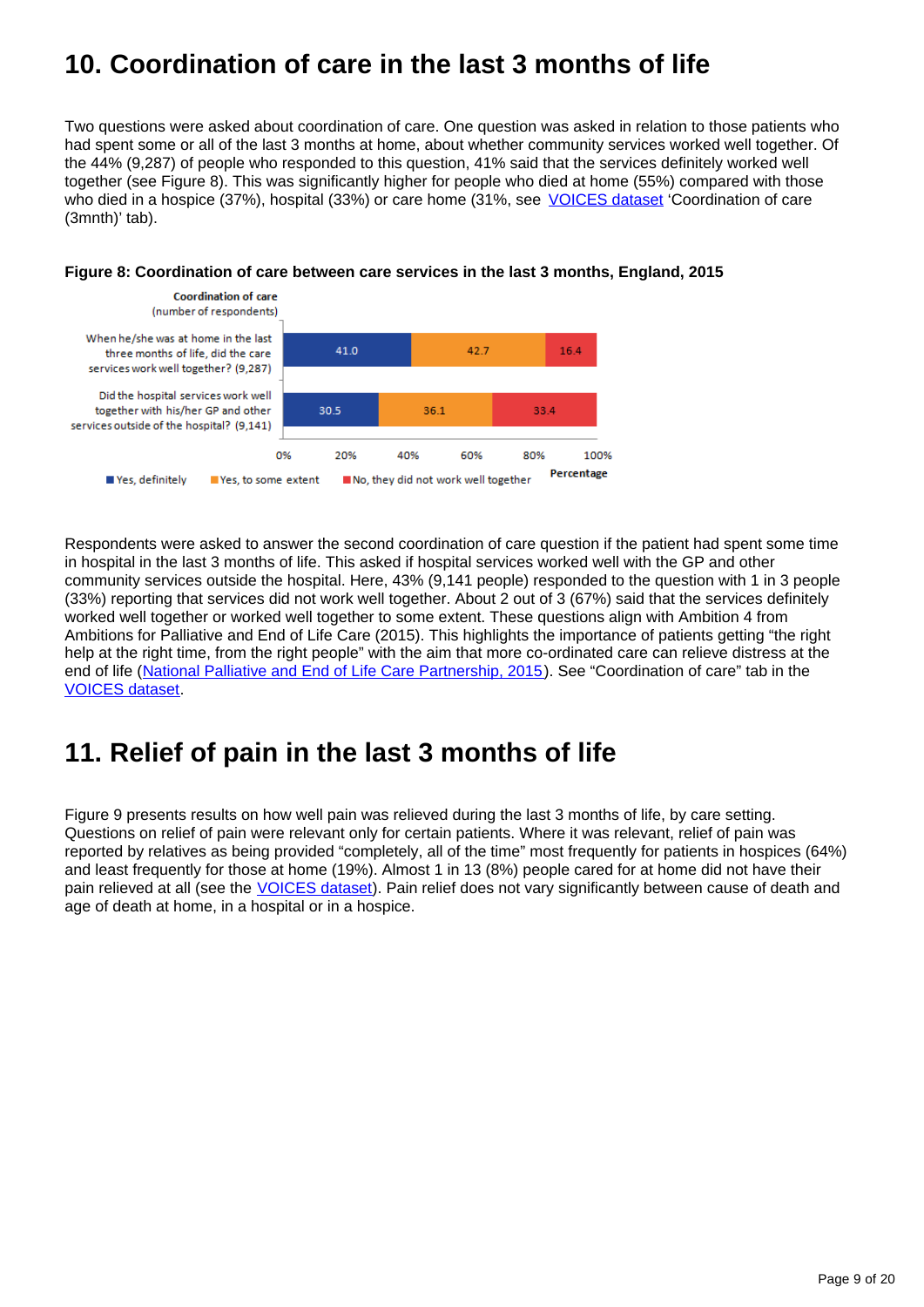#### **Figure 9: Relief of pain by care setting in the last 3 months of life, England, 2015**



More than half of cancer patients (55%) who received care at home were reported to have their pain relieved completely, all of the time, or completely, some of the time. This was significantly higher than people who died from cardiovascular disease (41%) or other causes (43%). Cardiovascular disease patients (59%) and patients dying from other causes (57%) were also significantly more likely to have their pain relief needs only partially met or not at all met, when compared with cancer patients (45%) also cared for at home. For further information, see "Relief of pain (3 mnth)" and "Relief of pain (2day)" tab in the [VOICES dataset](https://www.ons.gov.uk/peoplepopulationandcommunity/healthandsocialcare/healthcaresystem/datasets/nationalsurveyofbereavedpeoplevoices).

#### <span id="page-9-0"></span>**12. Overall level of care in the last 2 days of life**

In 2014, new questions were added to the VOICES questionnaire to understand the overall level of care given by health professionals in the last 2 days of life. These related to the respondent's opinions on whether the patient was given adequate nutrition, fluid and pain relief in the last 2 days of life as well as how well the patient's nonmedical needs were met. These questions were added to provide an indicator of how well needs are met at the end of life following the withdrawal of the Liverpool Care Pathway. They also align to ambition 3 of Ambitions for Palliative and End of Life Care ([National Palliative and End of Life Care Partnership, 2015\)](http://endoflifecareambitions.org.uk/), which aspires to remove all forms of distress during end of life care, including physical, emotional, psychological, social or spiritual distress.

Figure 10 shows that in between 75% and 81% of cases, relatives agreed or strongly agreed that patients had adequate support to relieve thirst, hunger, pain and other problems. This indicates that in at least 3 out of 4 cases, people's primary physical needs are met at the end of life. Despite this, 1 in 8 respondents (13%) disagreed or strongly disagreed that the patient's need for food or nutrition was met. A similar proportion (12%) disagreed that there was adequate support for the patient to receive fluids and 12% disagreed that other problems were supported. One in 10 (10%) disagreed that pain relief was sufficient in the last 2 days of life.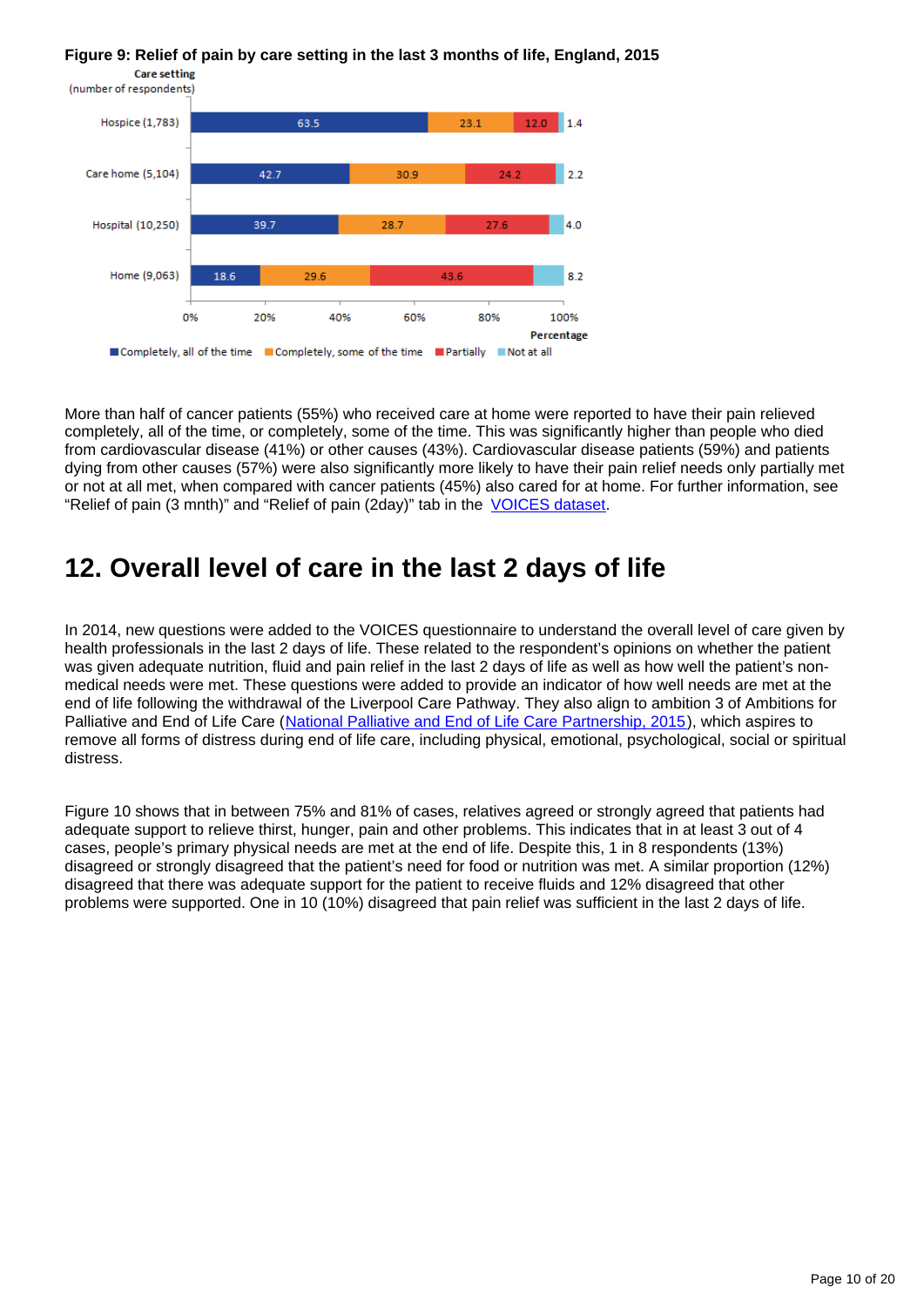#### **Figure 10: Overall level of practical care provided by health professionals in the last 2 days of life, England, 2015**



Other new questions asked about the emotional and practical support provided in the last 2 days of life. Similar proportions of people agreed or strongly agreed that the patient's emotional needs were considered and supported (69%) and that the patient was cared for in the place they wanted to be (69%). Despite this, 1 in 7 people disagreed that these needs were met, with 14% disagreeing or strongly disagreeing that the patient's emotional needs were supported or that they were cared for in the place they wanted to be (15%, see Figure 11).

Significantly fewer people agreed that support and consideration for spiritual and/or religious needs was provided in comparison with other needs. Only 59% of people agreed or strongly agreed that support for religious and/or spiritual needs was provided, while 1 out of 7 (15%) respondents disagreed or strongly disagreed that support for religious and/or spiritual needs was given. A higher proportion of people responded with neither agree nor disagree than for any other question (26%) which may reflect that this is not an important factor for all patients, or that respondents do not expect this need to be supported by health care staff. The result that 34% of respondents to the survey ticked the additional "does not apply" option may further reflect this. Full results are available in the [VOICES dataset,](https://www.ons.gov.uk/peoplepopulationandcommunity/healthandsocialcare/healthcaresystem/datasets/nationalsurveyofbereavedpeoplevoices) "overall care (2 day)" tab.





Strongly agree Agree Neither agree nor disagree Disagree Strongly disagree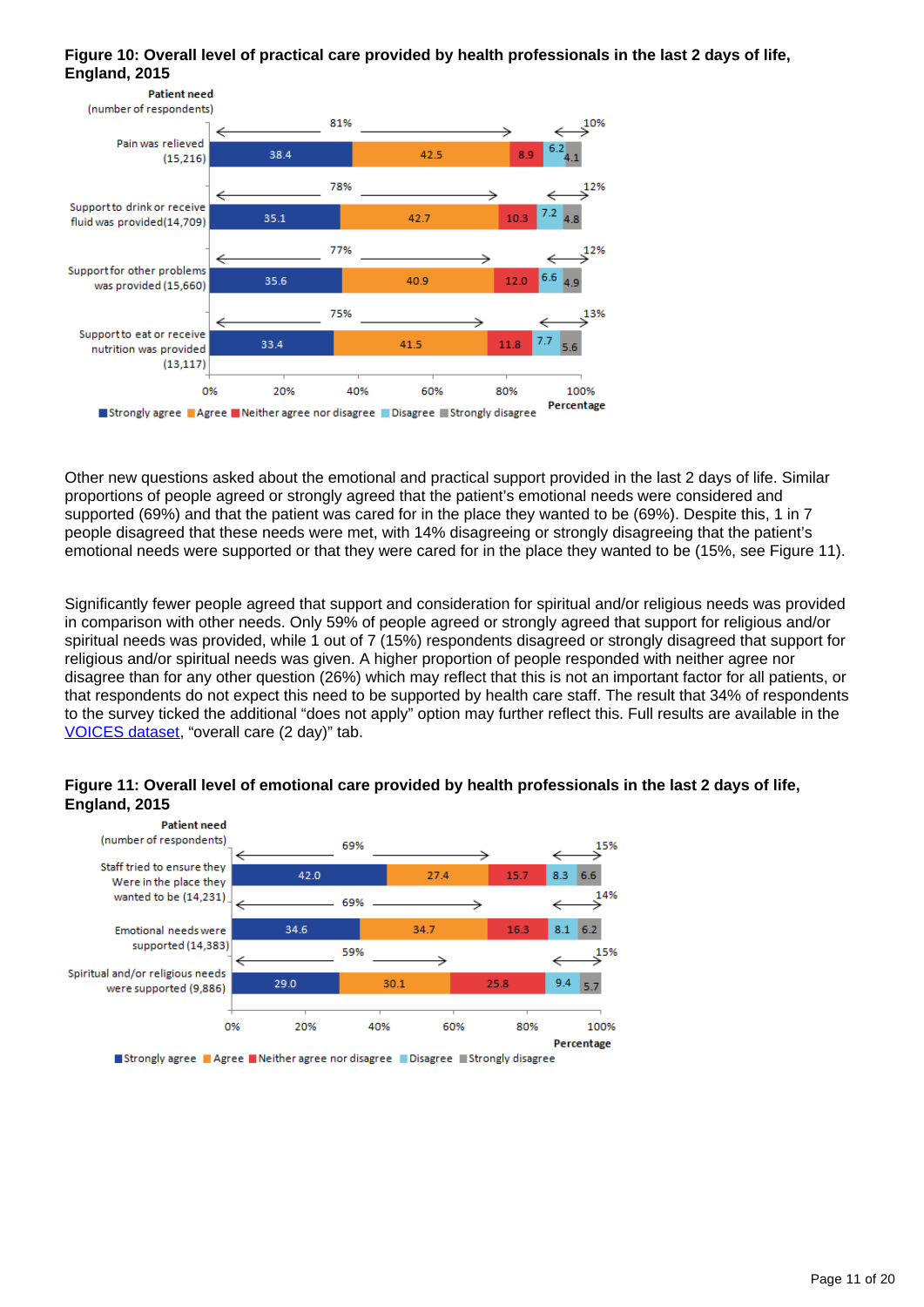When comparing care settings for overall level of care in the last 2 days of life, hospitals are significantly less likely to be rated positively against these questions than other care settings. For example, significantly fewer respondents agreed or strongly agreed that patients who died in hospital received support to eat or receive nutrition (66%), compared with the next highest rating of 78% of patients who died at home. Similarly, only 70% of respondents whose relatives died in hospital agreed that the patient had received support to drink or take on fluids, compared with the next highest proportion of 81% of patients who died at home. Conversely, 1 in 6 (17%) respondents disagreed or strongly disagreed that support to drink or receive fluids was provided in hospital, significantly higher than for respondents whose relatives died at home (10%), or in a care home (6%).

Respondents agreed or strongly agreed that support for emotional needs was provided in hospital in only 60% of cases, compared with the next highest rating of 75% at home. Only half of respondents (51%) agreed that efforts were made to make sure the patient was in the place they most wanted to be where the patient died in hospital, compared with 73% of patients in a care home, 86% in a hospice and 95% at home. Full results for these questions, including more detailed analysis by cause of death, place of death and age at death are available in the **VOICES** dataset, "overall care (2 day)" tab.

#### <span id="page-11-0"></span>**13. Support for relatives, friends or carers at the end of life**

The survey asks questions about the quality of communication between relatives, friends or carers and health care professionals in the last 2 days of life. The majority (between 74% and 86%) of people responded agree or strongly agree to these questions:

- "we understood the information given to us" (86%)
- "we were kept informed of his/her condition and care" (79%)
- "we had enough time with staff to ask questions and discuss his/her condition and care" (75%)
- "we had a supportive relationship with the health care professionals" (74%, see Figure 12)

In contrast, between 7% and 16% disagreed or strongly disagreed with these statements.



#### **Figure 12: Quality of communication with health care professionals in the last 2 days of life, England, 2015**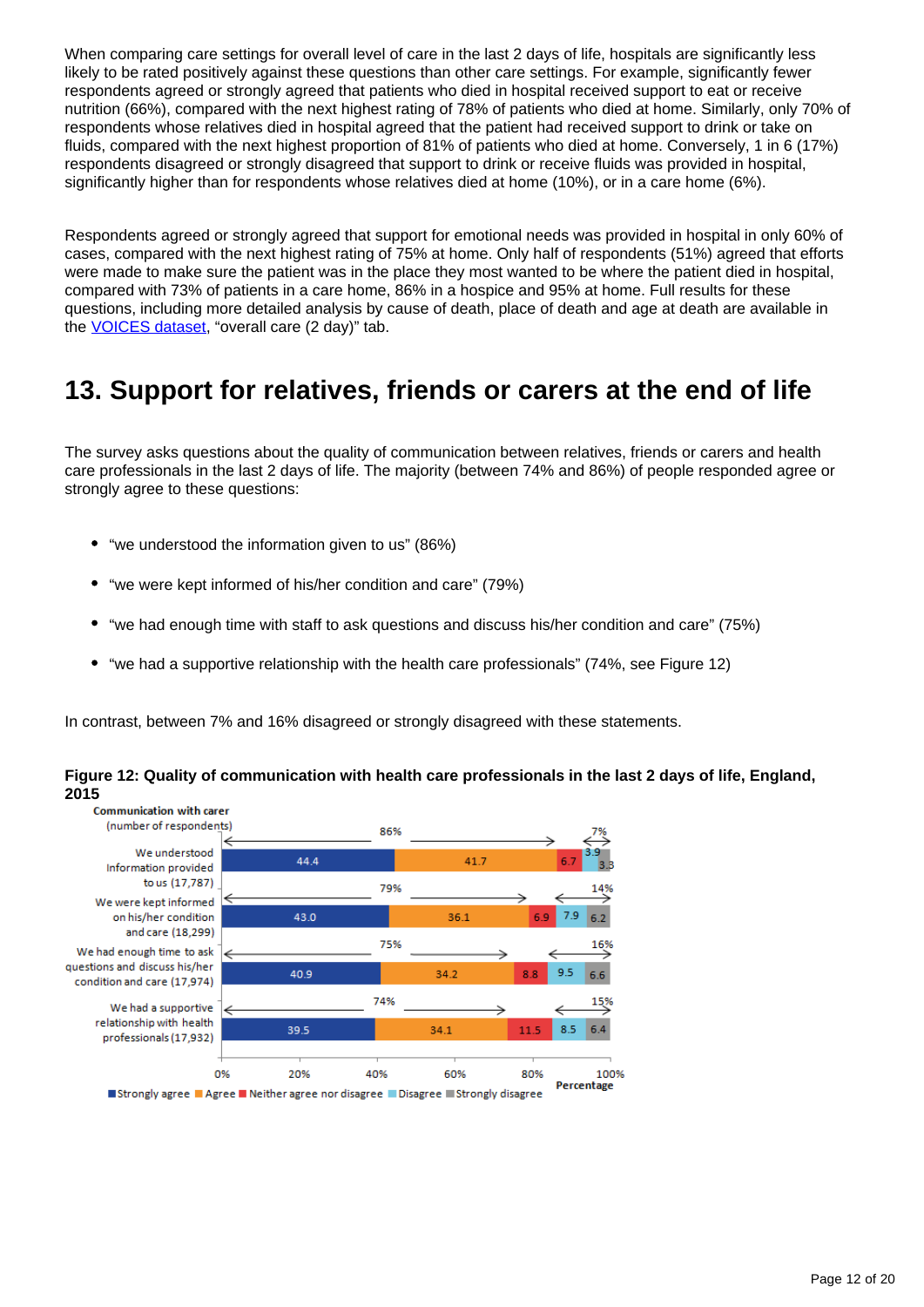The [VOICES dataset](https://www.ons.gov.uk/peoplepopulationandcommunity/healthandsocialcare/healthcaresystem/datasets/nationalsurveyofbereavedpeoplevoices), ("communication (2 day)" tab) presents these results broken down by further categories. When comparing quality of communication results by place of death, respondents whose friend or relative died in hospital were significantly less likely to agree or strongly agree that they were kept informed of the patient's condition (73% compared with the next lowest of 81% at home), that staff had enough time to discuss the patient' s condition and care (68% compared with the next lowest of 78% at home), or that the health professionals had a supportive relationship with the carer (66% compared with the next lowest of 79% at home).

Significantly more relatives of people treated in hospital than other settings reported poor communication with health professionals. As many as 1 in 5 people disagreed or strongly disagreed that they were able to discuss the patient's condition with staff (22%), that they had a supportive relationship with staff (20%) or that they were kept informed of the patient's condition (19%). Significantly more people whose relative or friend died in hospital also did not understand the information provided to them (10%) in comparison with other settings.

Notably, respondents aged under 60 are significantly less likely to answer positively to these questions than those aged over 60. For instance, those aged under 60 agreed or strongly agreed that they had enough time to ask questions and discuss the patient's condition, less than those aged over 60 (71% compared with 79% respectively).

Other questions on the survey asked about the support the respondent and family of the deceased received and whether they were dealt with sensitively. More than half of respondents to these questions (59%) said that they had definitely been given enough support at the time of the death. A further 27% said that they had to some extent.

When asked whether they had talked to anyone from any support services since the death, most respondents reported that they had not, and did not want to (66%). However, 21% said that they had not, but would have liked to. This was significantly higher for female respondents (23% versus 16% for males) and younger respondents (25% for under 60 years and 17% for those 60 years and over).

The survey also asked whether respondents were involved in decisions about the care provided to the patient as much as they wanted to be. Out of the 19,684 responses to this question, more than 3 out of 4 bereaved carers (76%) stated that they were involved in decisions as much as they wanted to be. However, when looking at place of death, this was significantly lower for hospitals, where 69% were involved in decisions about care as much as they wanted to be, compared with the next lowest, hospices (77%).

Ambition 1 from the "Ambitions for Palliative and End of Life Care" emphasises the importance of having "honest, informed and timely conversations" both with the individual and the people caring for them (National Palliative and [End of Life Care Partnership, 2015\)](http://endoflifecareambitions.org.uk/). Further information is presented in the "Support for Carer (3 mth)" and "Support for Carer (2day)" tab in the [VOICES dataset.](https://www.ons.gov.uk/peoplepopulationandcommunity/healthandsocialcare/healthcaresystem/datasets/nationalsurveyofbereavedpeoplevoices)

## <span id="page-12-0"></span>**14. Decision making at the end of life**

Most people (97%, 20,614) responded to the question of whether decisions were made about care which the patient would not have wanted. Of these, 1 out of 5 (20%) respondents said that decisions were made about the patient's care, which the patient would not have wanted. Approximately 3 out of 5 (60%) respondents said that no decisions were made that the patient would not have wanted.

Respondents reported that they believed the majority of patients (87%) were involved in decisions about their care as much as they wanted (61% of the sample (12,917 people) responded to this question). The NHS constitution emphasises the importance of "the right to be involved in discussions and decisions about your health and care, including your End of Life Care, and to be given information to enable you to do so" ( [The NHS](https://www.gov.uk/government/uploads/system/uploads/attachment_data/file/480482/NHS_Constitution_WEB.pdf)  [constitution, Department of Health, 2015\)](https://www.gov.uk/government/uploads/system/uploads/attachment_data/file/480482/NHS_Constitution_WEB.pdf). Further details about decision making around care are reported in the "Patients' needs and preferences (3 mth)" tab in the **[VOICES dataset](https://www.ons.gov.uk/peoplepopulationandcommunity/healthandsocialcare/healthcaresystem/datasets/nationalsurveyofbereavedpeoplevoices)** with results presented by cause of death, place of death and age at death.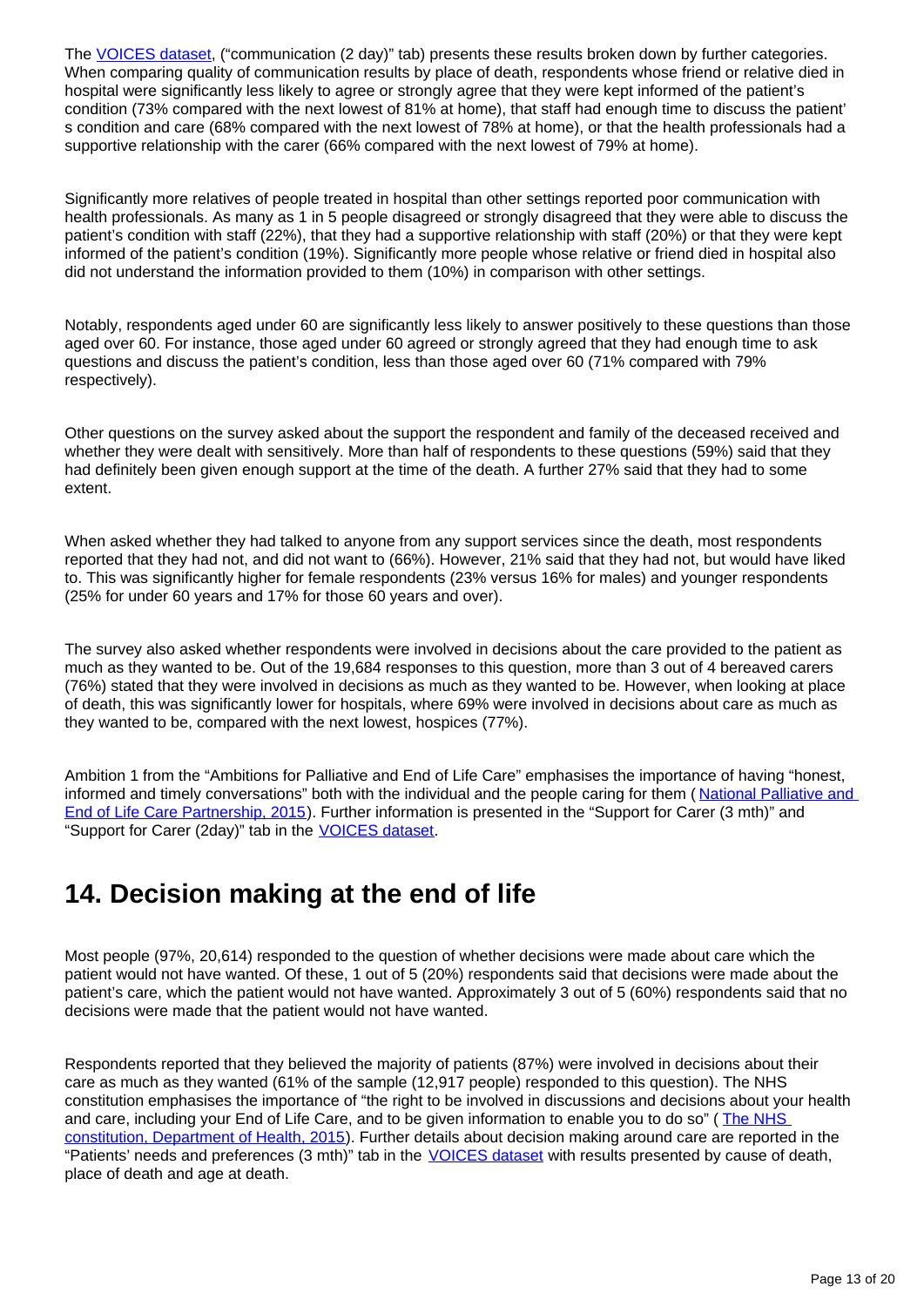## <span id="page-13-0"></span>**15. Preferences and choice at the end of life**

End of life care policies are giving increasing emphasis to providing good quality care which meets the wishes of the individual ([The Choice in End of Life Care Programme Board, 2015](https://www.gov.uk/government/uploads/system/uploads/attachment_data/file/407244/CHOICE_REVIEW_FINAL_for_web.pdf)). Particular emphasis has been given to ensuring that a person is able to die in their place of choice. The VOICES survey asks respondents if the patient had expressed a preference for where they would like to die and asked to state where this was (for instance, at home, in a hospice etc.). Out of the 7,561 responses to this question, the majority believed the deceased had wanted to die at home (81%), 8% said they wanted to die in a hospice, 7% in a care home, 3% in hospital and 1% somewhere else (see the VOICES dataset, priorities (3mnth) tab).

Respondents were asked if the patient had died in the right place and 99% (21,004) of people who responded to the survey, answered this question. Figure 13 presents whether bereaved people on balance, felt the deceased had died in the right place. Results show that in hospices and at home more than 9 out of 10 people (94% for hospice and 93% for home) were believed to have died in the right place for them. Almost three-quarters (74%) of respondents whose relative died in hospital believed that their relative died in the right place, despite only 3% of all respondents stating that patients wanted to die in hospital. Hospitals also have the highest proportion of respondents who felt the deceased did not die in the right place (17%) or were not sure if they died in the right place (10%, see Figure 13).





## <span id="page-13-1"></span>**16. Sample information**

The sample for the 2015 VOICES survey was selected from the adult deaths registered between 1 January 2015 and 30 April 2015, which were extracted from our death registration database. Records were removed where cause of death and place of death were outside the criteria (see below), where the informant's name and address was missing and where the informant was designated an official (See Background note 4).

From the 155,257 deaths that were eligible for the survey, a stratified sample of 49,558 was drawn for the actual survey. Further information on the methods used in data collection for this survey is provided in the **Quality and** [Methodology Information report](http://www.ons.gov.uk/peoplepopulationandcommunity/healthandsocialcare/healthcaresystem/qmis/nationalbereavementsurveyvoicesqmi).

Informants were contacted between 4 and 11 months following registration of the death, the recommended time for such surveys to balance the need for privacy and sensitivity during early bereavement while ensuring reliable recall about care provision (Hunt et al, 2011). The mailing period was also timed to exclude Christmas and the anniversary of the death. The VOICES-SF questionnaire was used: the Views of Informal Carers – Evaluation of Services (VOICES) short-form (see Background note 3).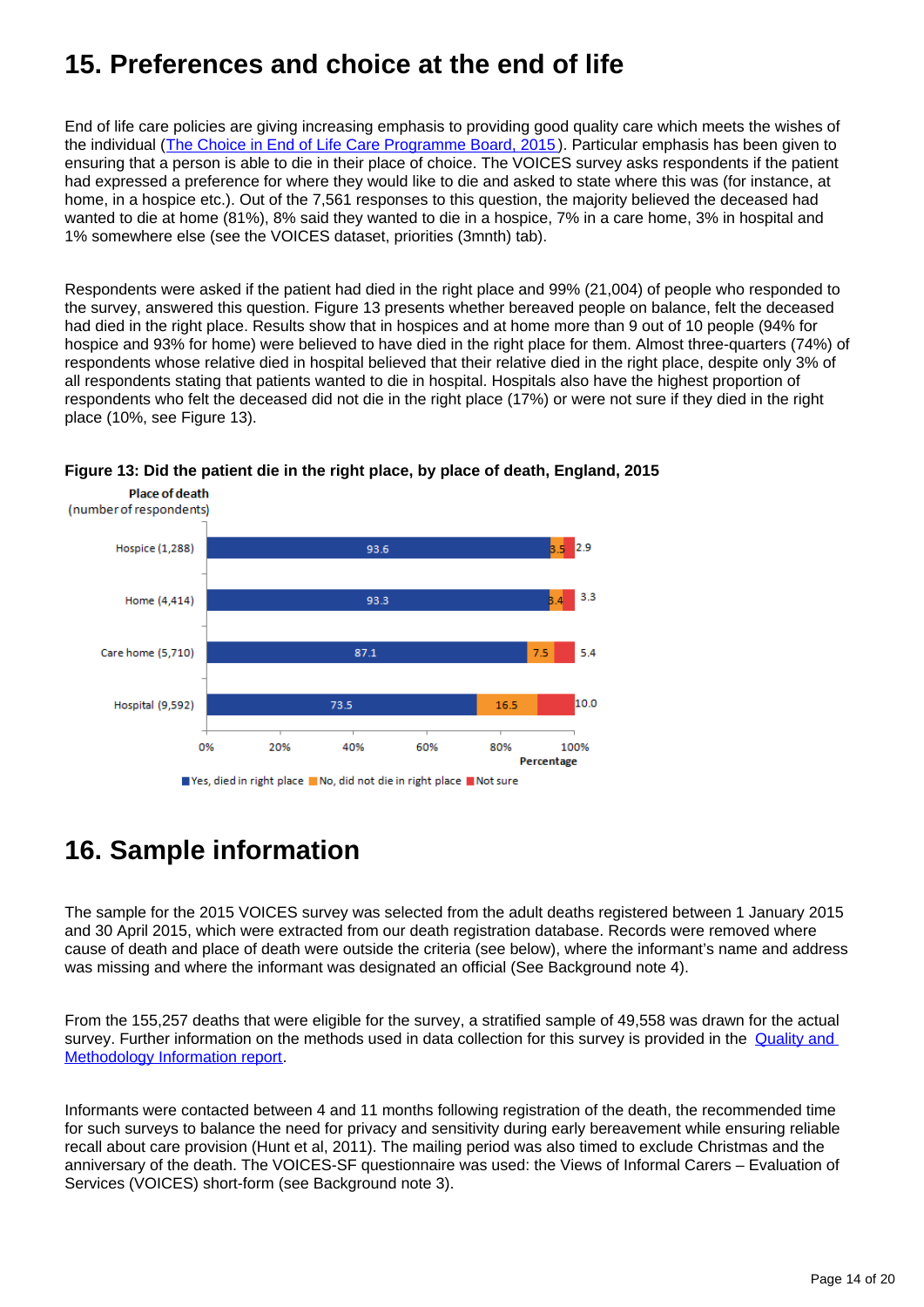#### **Sex of deceased**

This was determined from information recorded on the death certificate:

- male (46% of the selected sample)
- female (54% of the selected sample)

#### **Place of death**

Deaths were excluded where the place of death was recorded as "Elsewhere", which includes external sites (such as roads or parks), public venues (such as shops or restaurants), work places and any other place which could not be identified to a specified location type. Location types that were included were grouped in the following way:

- home: the home of the deceased as reported on the death certificate (22% of the selected sample)
- hospital: NHS and private (49% of the selected sample)
- care homes (including residential homes) (24% of the selected sample)
- hospices (6% of the selected sample)

In some cases, it may be appropriate to group residential homes with home, since these all describe the usual residence of the person. However, for the purposes of the 2015 VOICES survey, residential homes were grouped with care homes because the survey addresses the quality of care provided by staff.

#### **Cause of death**

All details relevant to the cause of death on the death certificate are coded using the International Statistical Classification of Diseases and Related Health Problems – Tenth Revision, or ICD–10 (WHO, 1992).

Deaths were excluded from the sampling frame where the underlying cause of death was accident, suicide or homicide (ICD–10 codes V01 to Y98 and U50.9). The following deaths were included where they were recorded as the underlying cause:

- cardiovascular disease (CVD): ICD–10 codes I00 to I99 (27% of the selected sample)
- cancer ICD–10 codes C00 to D48.9 (this includes benign neoplasms) (27% of the selected sample)
- other: ICD–10 codes A00 to R99 (excluding CVD and cancer) (46% of the selected sample)

It is interesting to note that 2015 saw a change in the distribution of causes of death in the sample. The distribution of deaths where the underlying cause was CVD in the sample, decreased from 30% in 2014 to 27% in 2015. This was also true for cancer as the underlying cause where the sample distribution decreased from 29% in 2014 to 27% of the sample in 2015. The proportion of deaths from other causes increased from 41% of the sample in 2014 to 46% in 2015. This change in the sample distribution reflects increases in the number of deaths from dementia, which has undergone a coding change on death certificates and increased awareness leading to increases in the records. Excess winter deaths from respiratory disease were also higher in 2015 than recent [years](http://www.ons.gov.uk/peoplepopulationandcommunity/birthsdeathsandmarriages/deaths/bulletins/excesswintermortalityinenglandandwales/201415provisionaland201314final) (ONS, 2015a).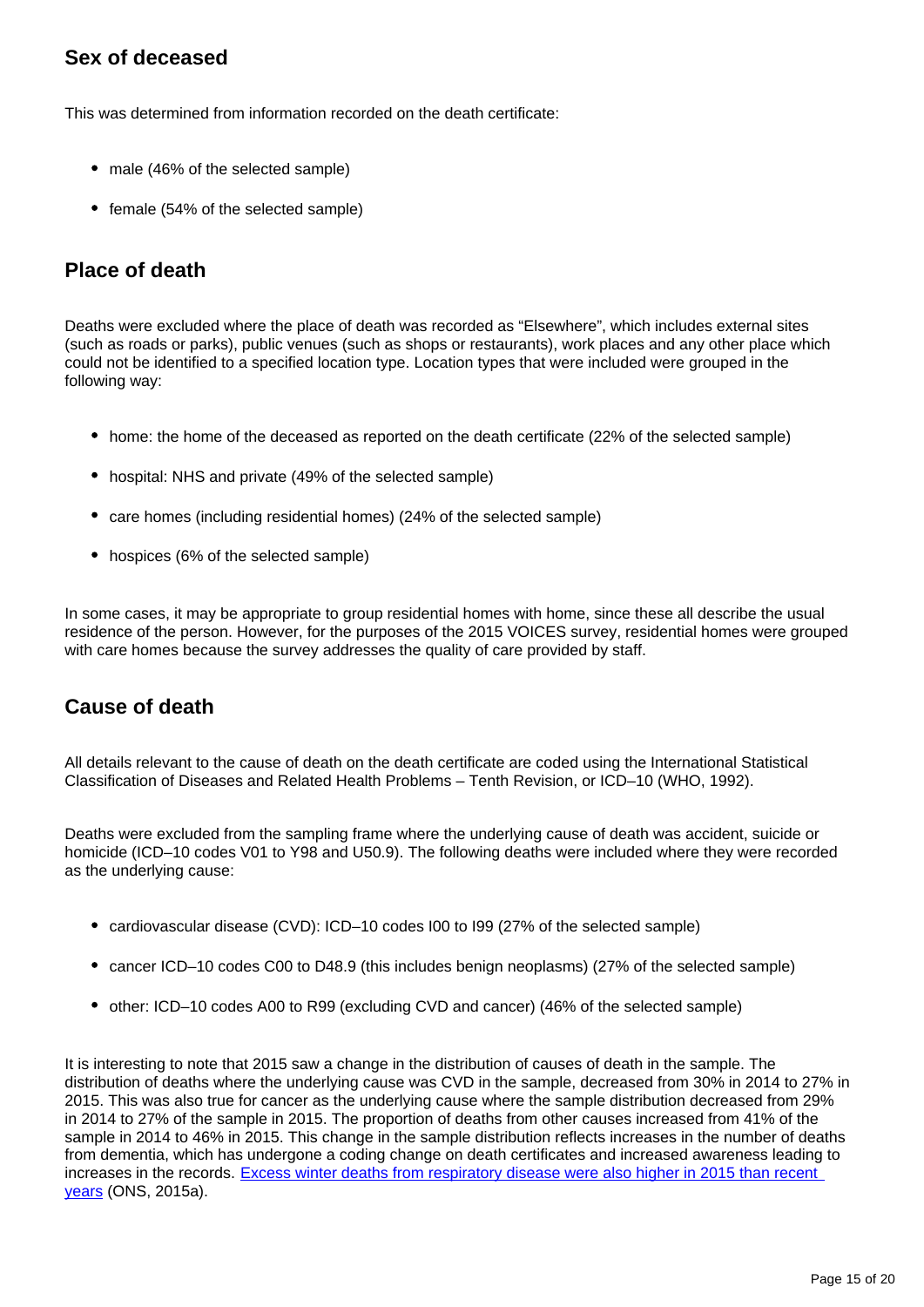#### **Age at death**

Deaths of people aged under 18 years were excluded, leaving an age range of 18 to 110 years for the sample. Ages were split into 3 groups:

- under 65 years (12% of the selected sample)
- 65 to 79 years (28% of the selected sample)
- 80 years or older (60% of the selected sample)

This older age group becomes of greater importance as the number of [older adults increases](http://www.ons.gov.uk/peoplepopulationandcommunity/birthsdeathsandmarriages/ageing/bulletins/estimatesoftheveryoldincludingcentenarians/2015-09-30) (ONS, 2015b), [mortality rates fall](http://www.ons.gov.uk/peoplepopulationandcommunity/birthsdeathsandmarriages/deaths/bulletins/deathsregisteredinenglandandwalesseriesdr/2015-11-09) (ONS, 2015c) and [people live longer](http://www.ons.gov.uk/peoplepopulationandcommunity/populationandmigration/populationprojections/compendium/nationalpopulationprojections/2014-03-28) (ONS, 2014a).

#### **Geographical spread**

To ensure a geographical spread, death records were assigned to an NHS Area Team based on the postcode of usual residence of the deceased. In 2014, Area Teams were split into 25 areas of England, in 2015, these areas were amalgamated into 13 groups, which were used as the basis for this sample.

#### **Response rates**

Of the sample of 49,558 deaths, 21,320 completed responses were received from informants, giving a response rate of 43%. The [overall response rate is comparable to 2014](http://www.ons.gov.uk/peoplepopulationandcommunity/healthandsocialcare/healthcaresystem/bulletins/nationalsurveyofbereavedpeoplevoices/2015-07-09) (also 43%, ONS 2015d) but has [reduced by 3% in](http://www.ons.gov.uk/ons/rel/subnational-health1/national-survey-of-bereaved-people--voices-/2013/stb---national-survey-of-bereaved-people--voices-.html)  [comparison with the 2013 survey](http://www.ons.gov.uk/ons/rel/subnational-health1/national-survey-of-bereaved-people--voices-/2013/stb---national-survey-of-bereaved-people--voices-.html) (ONS, 2014b). This is likely to be due to changes to the questionnaire, such as making the method to refuse to participate more explicit and a declining trend in survey response rates more widely.

The [VOICES dataset](https://www.ons.gov.uk/peoplepopulationandcommunity/healthandsocialcare/healthcaresystem/datasets/nationalsurveyofbereavedpeoplevoices) "Response rates" tab presents the response rates by characteristics of the deceased. Our mortality database contains the name and address of informants of the death and, in most cases, the relationship of the informant to the deceased. No further information about the informant was available so it was not possible to estimate response rates based on respondent details. Although the questionnaire is sent to the informant on the death certificate, they are encouraged to pass on the questionnaire to another family member if deemed more appropriate. In the questionnaire, respondents were asked their age, sex, ethnic group and relationship to the deceased. Where answers were provided, 61% of the sample were female, 58% aged over 60 and 97% were white.

#### <span id="page-15-0"></span>**17. Uses and users of end of life care statistics**

The National Survey of Bereaved People (VOICES) has a range of uses and users. The Department of Health commissioned this survey to follow up on a commitment made in the **[End of Life Care Strategy](https://www.gov.uk/government/publications/end-of-life-care-strategy-promoting-high-quality-care-for-adults-at-the-end-of-their-life)** (Department of Health, 2008). The results of this survey will be used to inform policy decisions and to enable evaluation of the quality of end of life care in different settings, across different ages and different causes of death.

The Liverpool Care Pathway has provided a protocol for end of life care which has received criticism (Review of [the Liverpool Care Pathway, Department of Health, 2013](https://www.gov.uk/government/publications/review-of-liverpool-care-pathway-for-dying-patients)). Following this review, the [Leadership Alliance for the](https://www.gov.uk/government/publications/liverpool-care-pathway-review-response-to-recommendations)  [Care of Dying People](https://www.gov.uk/government/publications/liverpool-care-pathway-review-response-to-recommendations) has been established to provide improvements in end of life care (Department of Health, 2014) and resulted in new policies such as Ambitions for Palliative and End of Life Care (National Palliative and [End of Life Care Partnership, 2015\)](http://endoflifecareambitions.org.uk/). VOICES statistics provide data which will enable the impact of end of life care policies to be monitored during this transitional period.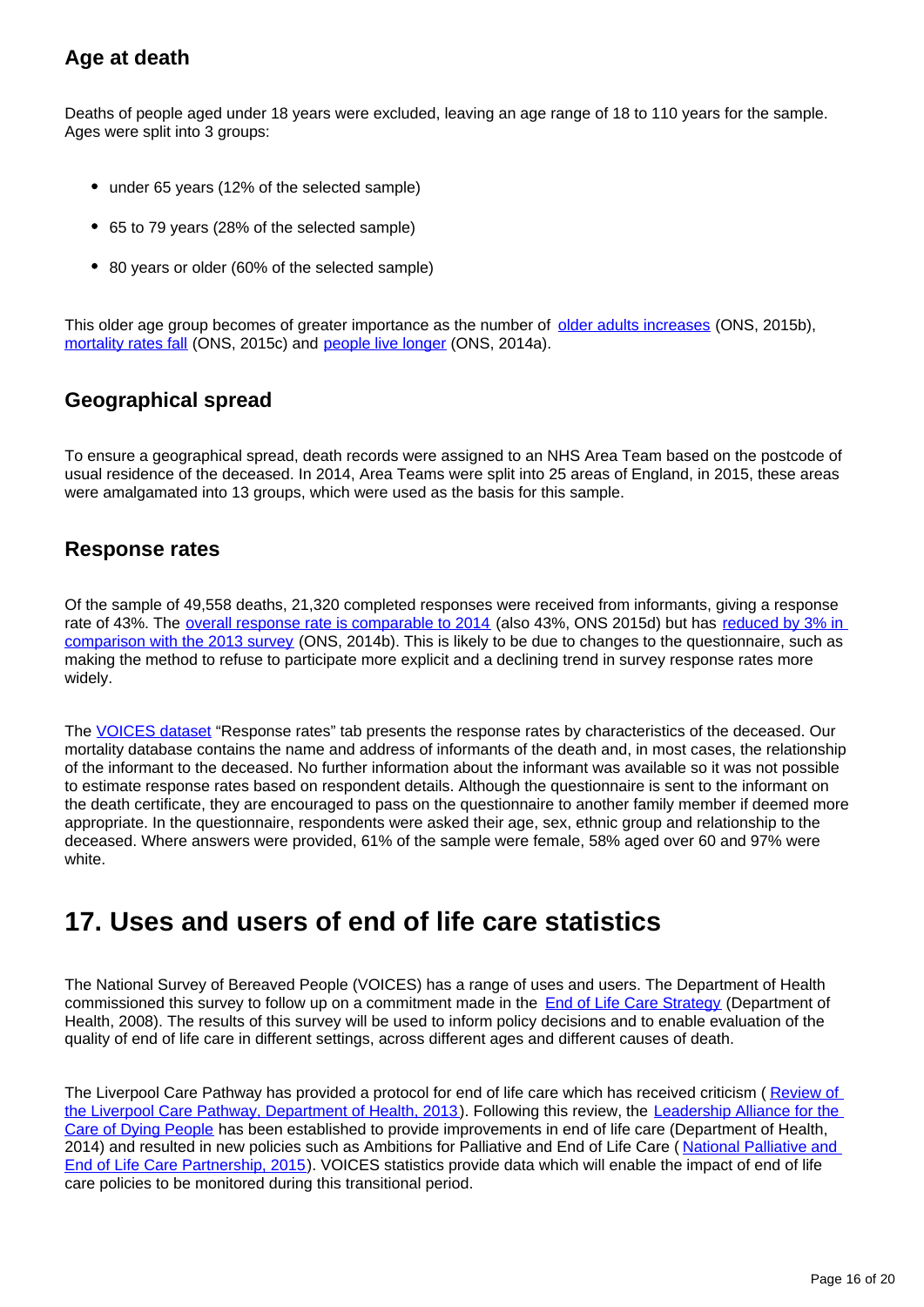VOICES data is also used to support third sector activity, such as supporting lobbying campaigns to improve care at home, allocating charity resources and evaluating and comparing service provision across settings. VOICES results also have value in academic research and have been used in numerous studies, for example, identifying factors influencing quality of care and the impact of pain management on experience of care.

There is also wide public interest in VOICES results, which helps to inform differences in quality of care between settings, health conditions and stage of life and can inform lifestyle choices on preferences for care and place of death. Survey respondents in particular have an interest in the results. The full range of uses for official statistics can be seen in [The Use Made of Official Statistics \(2010\).](http://www.statisticsauthority.gov.uk/assessment/monitoring/monitoring-reviews/monitoring-brief-6-2010---the-use-made-of-official-statistics.pdf)

We welcome your feedback on the content, format and relevance of this release. You can post or email feedback to the address in the Background notes section.

### <span id="page-16-0"></span>**18. Consultation & future publications**

To ensure the survey remains fit for purpose, NHS England ran a public consultation between 27 March and 23 June 2015. The consultation was open to anyone with an interest in feedback on the quality of end of life care.

A report summarising the feedback from the consultation is available on the [NHS England website.](https://www.england.nhs.uk/ourwork/patients/insight/bereaved-voices/)

In light of the consultation findings, NHS England has commissioned an options appraisal. This will explore how capturing feedback on End of Life care can be improved by seeking to act upon the consultation responses.

If you would like any further information please contact: englandvoices@nhs.net

#### <span id="page-16-1"></span>**19. Further information**

The Department of Health commissioned the first 2 VOICES surveys carried out in 2011 and 2012 by the Office for National Statistics. From 1 April 2013, responsibility for this area of work was transferred by the Department of Health to NHS England.

The VOICES survey has now been conducted for 5 years. Previous publications are:

- [First National Bereavement Survey \(VOICES\)](http://webarchive.nationalarchives.gov.uk/20160105160709/http:/www.ons.gov.uk/ons/rel/subnational-health1/national-bereavement-survey--voices-/2011/index.html), 2011
- [National Bereavement Survey \(VOICES\) by PCT Cluster level,](http://webarchive.nationalarchives.gov.uk/20160105160709/http:/www.ons.gov.uk/ons/rel/subnational-health1/national-bereavement-survey--voices--by-pct-clusters/2011/index.html) 2011
- [National Bereavement Survey \(VOICES\) by area deprivation,](http://webarchive.nationalarchives.gov.uk/20160105160709/http:/www.ons.gov.uk/ons/rel/subnational-health1/national-bereavement-survey--voices--by-area-deprivation/2011/index.html) 2011
- $\bullet$ [National Bereavement Survey \(VOICES\)](http://webarchive.nationalarchives.gov.uk/20160105160709/http:/www.ons.gov.uk/ons/rel/subnational-health1/national-bereavement-survey--voices-/2012/index.html), 2012
- [National Survey of Bereaved People \(VOICES\), by NHS Area Team](http://www.ons.gov.uk/peoplepopulationandcommunity/healthandsocialcare/healthcaresystem/bulletins/nationalsurveyofbereavedpeoplevoices/2014-03-06) , 2011 to 2012
- [National Survey of Bereaved People \(VOICES\)](http://www.ons.gov.uk/peoplepopulationandcommunity/healthandsocialcare/healthcaresystem/bulletins/nationalsurveyofbereavedpeoplevoices/2014-07-10), 2013
- [National Survey of Bereaved People \(VOICES\) by NHS Area Team \(England\)](http://www.ons.gov.uk/peoplepopulationandcommunity/healthandsocialcare/healthcaresystem/bulletins/nationalsurveyofbereavedpeoplevoices/2015-03-26), 2012 to 2013.
- [National Survey of Bereaved People \(VOICES\)](http://www.ons.gov.uk/peoplepopulationandcommunity/healthandsocialcare/healthcaresystem/bulletins/nationalsurveyofbereavedpeoplevoices/2015-07-09), 2014

An accompanying report was also published in 2012 on the Department of Health website " [First national VOICES](https://www.gov.uk/government/publications/first-national-voices-survey-of-bereaved-people-key-findings)  [survey of bereaved people – key findings report](https://www.gov.uk/government/publications/first-national-voices-survey-of-bereaved-people-key-findings)" This contains information about adapting the VOICES survey for national use.

In 2014 changes were made to some of the questions on the VOICES survey. A full comparison of the old and [current VOICES survey is available](http://webarchive.nationalarchives.gov.uk/20160105160709/http:/www.ons.gov.uk/ons/publications/re-reference-tables.html?edition=tcm%3A77-407293) and the [male version](http://webarchive.nationalarchives.gov.uk/20160105160709/http:/www.ons.gov.uk/ons/rel/subnational-health1/national-survey-of-bereaved-people--voices-/2014/voices-male-questionnaire.pdf) and [female version](http://webarchive.nationalarchives.gov.uk/20160105160709/http:/www.ons.gov.uk/ons/rel/subnational-health1/national-survey-of-bereaved-people--voices-/2014/voices-female-questionnaire.pdf) of the questionnaires can also be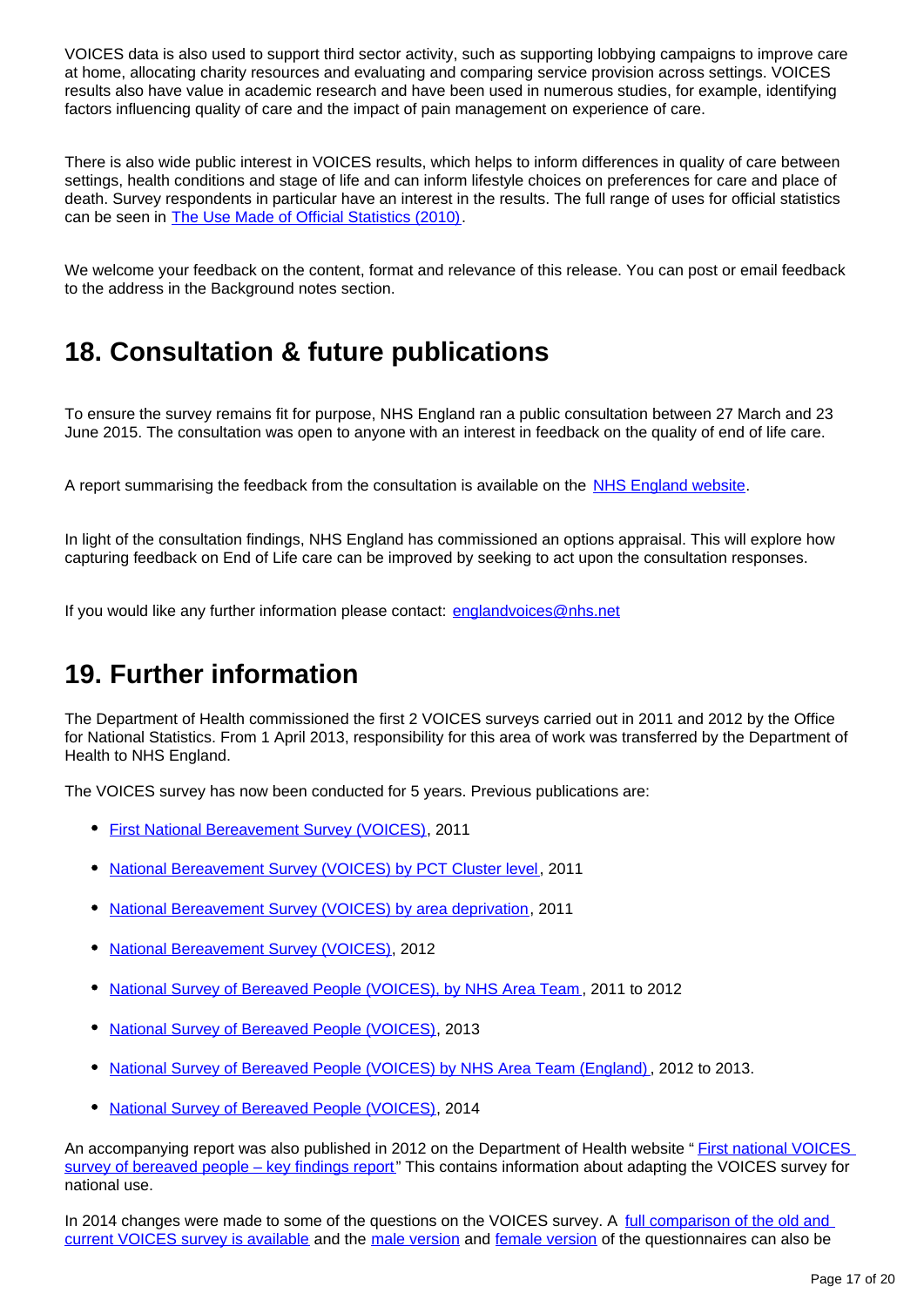downloaded. Further details of these changes can be seen in the [Questionnaire Changes](https://www.ons.gov.uk/peoplepopulationandcommunity/healthandsocialcare/healthcaresystem/bulletins/nationalsurveyofbereavedpeoplevoices/2015-07-09#questionnaire-changes) section of the 2014 bulletin (ONS, 2015d).

## <span id="page-17-0"></span>**20. Acknowledgements**

NHS England, who commissioned this survey and the Office for National Statistics are grateful to all the respondents who shared their experiences and opinions in the year following their bereavement.

## <span id="page-17-1"></span>**21. References**

Communities and Local Government (2011) [The English Indices of Deprivation 2010:](https://www.gov.uk/government/publications/english-indices-of-deprivation-2010) Summary, Available on the Communities and Local Government website at: [www.imd.communities.gov.uk/](http://www.imd.communities.gov.uk/)

Department of Health (2008) [End of Life Care Strategy - promoting high quality care for all adults at the end of life](https://www.gov.uk/government/publications/end-of-life-care-strategy-promoting-high-quality-care-for-adults-at-the-end-of-their-life) . London: HMSO

Department of Health (2012) [First National VOICES survey of bereaved people – key findings report](https://www.gov.uk/government/publications/first-national-voices-survey-of-bereaved-people-key-findings)

Department of Health (2013) '[More Care, Less Pathway](https://www.gov.uk/government/uploads/system/uploads/attachment_data/file/212450/Liverpool_Care_Pathway.pdf)', a review of the Liverpool care pathway

Department of Health (2014) One Chance to Get it Right: how health and care organisations should care for [people in the last days of their life](https://www.gov.uk/government/publications/liverpool-care-pathway-review-response-to-recommendations).

Department of Health (2015) [The NHS Constitution, the NHS belongs to us all.](https://www.gov.uk/government/uploads/system/uploads/attachment_data/file/480482/NHS_Constitution_WEB.pdf)

Hunt KJ, Shlomo N, Richardson A, Addington–Hall JM. (2011) [VOICES Redesign and Testing to Inform a](https://www.gov.uk/government/publications/voices-redesign-and-testing-to-inform-a-national-end-of-life-care-survey)  [National End of Life Care Survey](https://www.gov.uk/government/publications/voices-redesign-and-testing-to-inform-a-national-end-of-life-care-survey). Southampton: University of Southampton.

National Palliative and End of Life Care Partnership (2015) Ambitions for Palliative and End of Life Care: A [national framework for local action 2015-2020](http://endoflifecareambitions.org.uk/)

Office for National Statistics (2013) [National Bereavement Survey \(VOICES\) by Area Deprivation,](http://webarchive.nationalarchives.gov.uk/20160105160709/http://www.ons.gov.uk/ons/rel/subnational-health1/national-bereavement-survey--voices--by-area-deprivation/2011/index.html) 2011.

Office for National Statistics (2014a) [National Population Projections, 2012-based Reference Volume: Series PP2](https://www.ons.gov.uk/peoplepopulationandcommunity/populationandmigration/populationprojections/compendium/nationalpopulationprojections/2014-03-28) .

Office for National Statistics (2014b) [National Survey of Bereaved People \(VOICES\), 2013](https://www.ons.gov.uk/peoplepopulationandcommunity/healthandsocialcare/healthcaresystem/bulletins/nationalsurveyofbereavedpeoplevoices/2014-07-10)

Office for National Statistics (2015a) [Excess Winter Mortality in England and Wales : 2014/15 \(Provisional\) and](http://www.ons.gov.uk/peoplepopulationandcommunity/birthsdeathsandmarriages/deaths/bulletins/excesswintermortalityinenglandandwales/201415provisionaland201314finall)  [2013/14 \(Final\)](http://www.ons.gov.uk/peoplepopulationandcommunity/birthsdeathsandmarriages/deaths/bulletins/excesswintermortalityinenglandandwales/201415provisionaland201314finall)

Office for National Statistics (2015b) [Estimates of the Very Old \(including Centenarians\),](http://www.ons.gov.uk/peoplepopulationandcommunity/birthsdeathsandmarriages/ageing/bulletins/estimatesoftheveryoldincludingcentenarians/2015-09-30) 2002 to 2013, England and Wales; United Kingdom

Office for National Statistics (2015c) [Deaths registered in England and Wales \(Series DR\): 2014](http://%20http://www.ons.gov.uk/peoplepopulationandcommunity/birthsdeathsandmarriages/deaths/bulletins/deathsregisteredinenglandandwalesseriesdr/2015-11-09)

Office for National Statistics (2015d) [National Survey of Bereaved People \(VOICES\)](https://www.ons.gov.uk/peoplepopulationandcommunity/healthandsocialcare/healthcaresystem/bulletins/nationalsurveyofbereavedpeoplevoices/2015-07-09), 2014

Royal College of Physicians (2016) [End of Life Care Audit –Dying in Hospital, National report for England 2016](https://www.rcplondon.ac.uk/projects/outputs/end-life-care-audit-dying-hospital-national-report-england-2016)

The Choice in End of Life Care Programme Board (2015) What's important to me. A Review of Choice in End of [Life](https://www.gov.uk/government/uploads/system/uploads/attachment_data/file/407244/CHOICE_REVIEW_FINAL_for_web.pdf)

World Health Organisation (1992) International Statistical Classification of Diseases and Related Health Problems – 10th Revision. WHO: Geneva, Switzerland.

## <span id="page-17-2"></span>**22. Background notes**

1. The [Statistics and Registration Service Act of 2007](https://www.statisticsauthority.gov.uk/about-the-authority/uk-statistical-system/legislation/key-legislative-documents/) authorises us to use the data received in connection with death registrations for statistical purposes, including the conducting of surveys. The [Code of Practice](https://www.statisticsauthority.gov.uk/monitoring-and-assessment/code-of-practice/) which governs our use of this private information for statistical purposes states clearly how confidentiality will be maintained (Principle 5). The survey plans and materials were reviewed by members of our Ethics Advisory Panel. At all stages of the process procedures were put in place to comply with the Data [Protection Act 1998](http://www.legislation.gov.uk/ukpga/1998/29/contents) and the Code of Practice.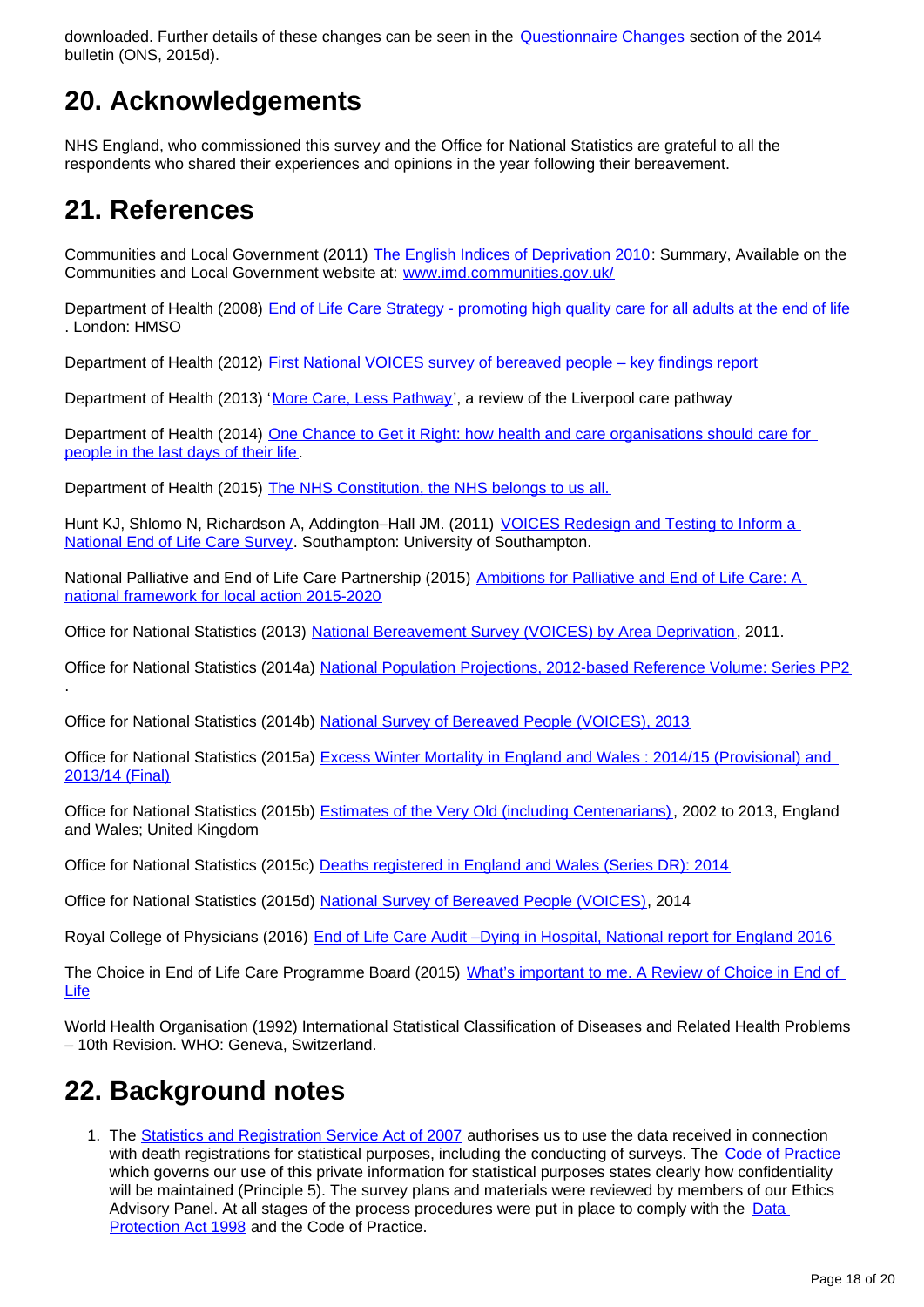- 2. We carried out all processes related to the administration of this survey. For details of the survey process, data scanning and capture and mechanisms for dealing with distress and complaints, see the bulletin for the [first National Bereavement Survey \(VOICES\)](http://webarchive.nationalarchives.gov.uk/20160105160709/http://www.ons.gov.uk/ons/rel/subnational-health1/national-bereavement-survey--voices--by-area-deprivation/2011/index.html) and the [Quality and Methodology Information report](https://www.ons.gov.uk/peoplepopulationandcommunity/healthandsocialcare/healthcaresystem/qmis/nationalbereavementsurveyvoicesqmi) for this survey.
- 3. The VOICES questionnaire: the survey used the VOICES questionnaire short form (VOICES-SF), amended slightly according to [recommendations arising from the pilot survey](https://www.gov.uk/government/publications/voices-redesign-and-testing-to-inform-a-national-end-of-life-care-survey) (Hunt et al, 2011). Several questions were further clarified and, for the first time, an additional over-arching question was added. This asked: "Overall, and taking all services into account, how would you rate his or her care in the last 3 months of life?" The layout of the questionnaire was slightly amended to accommodate the needs of a large national survey. Space for respondents to write their own comments was consolidated into 1 large area at the end of the questionnaire, for separate analysis. The VOICES-SF questionnaire is personalised using the appropriate pronouns according to the sex of the deceased. All questionnaires were printed by us using a mail-merge approach to add the details in the letter, the study ID number on every page and the appropriate gender of the deceased. Further details can be found in the bulletin for the first National [Bereavement Survey \(VOICES\)](http://webarchive.nationalarchives.gov.uk/20160105160709/http://www.ons.gov.uk/ons/rel/subnational-health1/national-bereavement-survey--voices--by-area-deprivation/2011/index.html) and in the [Quality and Methodology Information report](https://www.ons.gov.uk/peoplepopulationandcommunity/healthandsocialcare/healthcaresystem/qmis/nationalbereavementsurveyvoicesqmi) for this survey. In 2014, the VOICES survey underwent a review and new questions were added in line with concerns raised by the Liverpool Care Pathway review ([Review of the Liverpool Care Pathway, Department of Health, 2013](https://www.gov.uk/government/uploads/system/uploads/attachment_data/file/212450/Liverpool_Care_Pathway.pdf) ). Details of changes can be seen in the [questionnaire changes section of the 2014 report](https://www.ons.gov.uk/peoplepopulationandcommunity/healthandsocialcare/healthcaresystem/bulletins/nationalsurveyofbereavedpeoplevoices/2015-07-09) (ONS, 2015d).
- 4. Sampling frame: each year a sample of approximately 49,000 adults in England are selected from our registration database. Deaths were selected from those registered between January 1 and April 30 in 2015. Respondents are excluded from the sampling frame if the death was due to accident, suicide or homicide or where the death had occurred "elsewhere" than the designated locations (home, care home, hospital or hospice) or where address details of the informant or deceased were missing. For further details see the [Quality and Methodology Information report](https://www.ons.gov.uk/peoplepopulationandcommunity/healthandsocialcare/healthcaresystem/qmis/nationalbereavementsurveyvoicesqmi) for this survey.
- 5. Following data collection, a weight is created for each respondent as the combination of the sampling weight and the non-response weight. The sampling weights are constructed as the inverse of the selection probability. The non-response weights are created to adjust for bias in response using the same 3 characteristics used to stratify the sample: cause of death, place of death (that is, establishment) and regional spread, as well as age of deceased. In 2013, deprivation was added to the non-response weighting method as a review of the methodology found that deceased from areas of greater poverty were less likely to be represented. Weights are created through the use of logistic regressions which are run in SAS with "response" as the outcome variable and each characteristic as the predictor. Significant predictors are then entered into the logistic regression together to check the association with response. The predicted values indicating the probability of response are saved and the non-response weight is created by taking the inverse of this value. The sampling weight and non-response weight are then combined by taking the product of the two. Analysis is undertaken in SAS using both the weights and the sampling stratification.
- 6. Other measures: *[Index of Multiple Deprivation \(2010\) for England](https://www.gov.uk/government/statistics/english-indices-of-deprivation-2010)*. This index assesses deprivation across 7 domains: Income, Employment, Health Deprivation and Disability, Education, Skills and Training, Barriers to Housing and Services, Crime and Living Environment (Communities and Local Government, 2011). The indices were applied in quintiles at the Lower Super Output Area (LSOA) level using the postcode of the deceased's usual residence and attributed to [the](https://www.gov.uk/government/statistics/english-indices-of-deprivation-2015) VOICES sample in May 2015. In September 2015, the [IMD was updated for 2015](https://www.gov.uk/government/statistics/english-indices-of-deprivation-2015). The updated index will be used in future years.
- 7. The survey routes respondents to questions relevant to their situation and therefore some questions have more responses than others. For instance, fewer people experienced care in hospices and the number of responses to hospice-related questions is far lower than to questions on themes such as support provided to carers at the end of a life, which are relevant to all respondents. Questions with fewer responses are less robust and consequently have wider confidence intervals, reducing the likelihood of significant differences. As well as question response differences, VOICES is also subject to response bias and it is important to remember that the survey reflects the views of responders only and nothing is known about the experiences of people who do not respond. The survey data is weighted to account for probability of selection and response bias (see Background note 5). More information on the sample characteristics can be found under the sample section of this report.
- 8. Interpreting results: the VOICES survey is based on a sample and as such is subject to variability in the results found. To aid interpretation, the results are presented with confidence intervals in the [VOICES](https://www.ons.gov.uk/peoplepopulationandcommunity/healthandsocialcare/healthcaresystem/datasets/nationalsurveyofbereavedpeoplevoices)  [dataset.](https://www.ons.gov.uk/peoplepopulationandcommunity/healthandsocialcare/healthcaresystem/datasets/nationalsurveyofbereavedpeoplevoices) Confidence intervals provide a measure of the variability, error or uncertainty surrounding a value. They are especially important when using findings from a sample rather than the whole population and are calculated around the estimated value to give a range in which the true value for the population is likely to fall. The width of the confidence interval depends to a large extent on the sample size and so larger studies